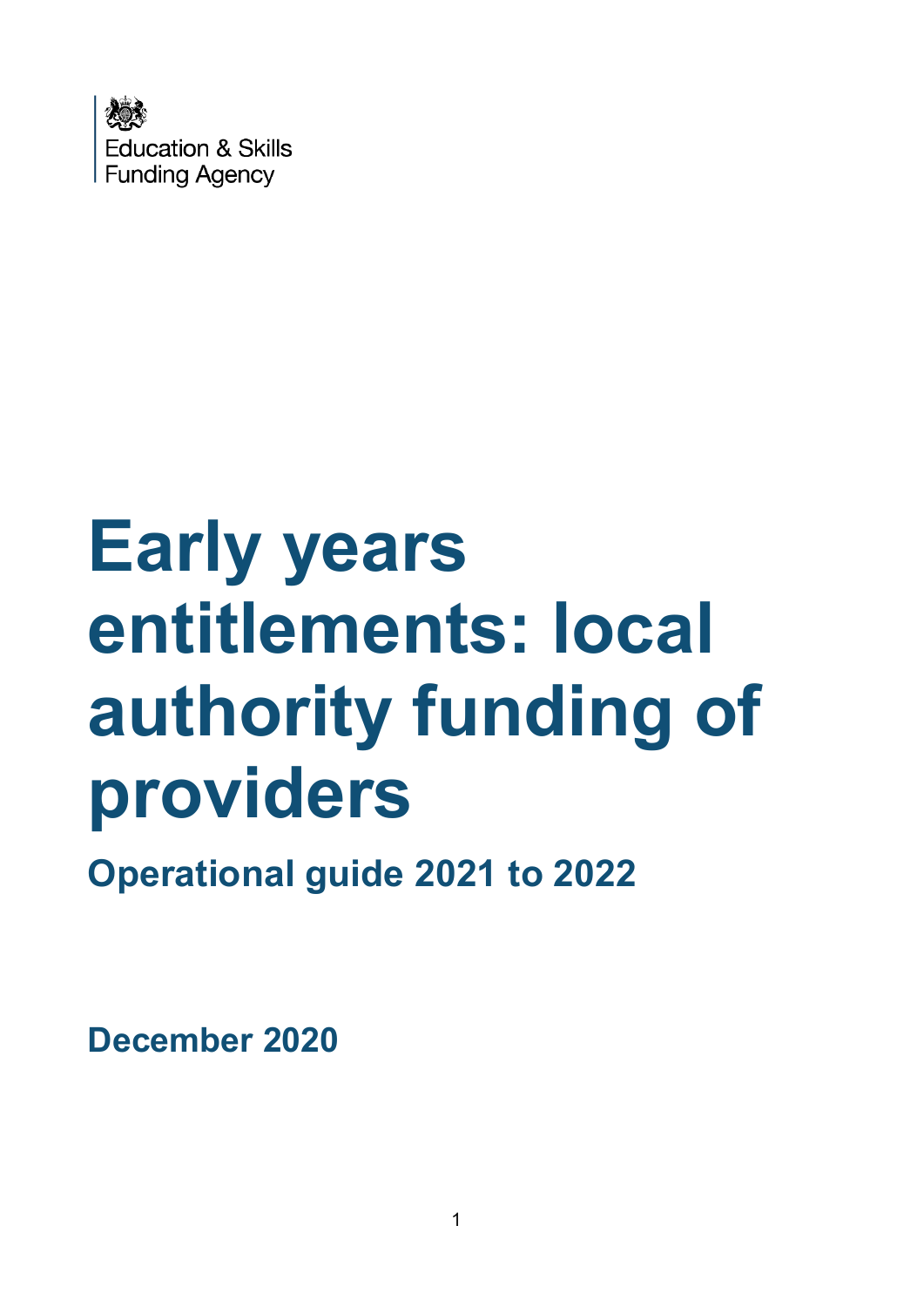# **Contents**

| 1. Introduction                                                             | 4              |  |  |  |
|-----------------------------------------------------------------------------|----------------|--|--|--|
| 1.1 Who is this publication for?                                            | 4              |  |  |  |
| 1.2 Related guidance                                                        | 4              |  |  |  |
| 1.3 Monitoring and compliance                                               | 5              |  |  |  |
| 2. The early years national funding formula (EYNFF)                         | 6              |  |  |  |
| 3. Changes for 2021 to 2022                                                 | $\overline{7}$ |  |  |  |
| 4. Local authority funding of the entitlement for disadvantaged 2-year-olds | 8              |  |  |  |
| 5. Local authority funding of the entitlements for 3 and 4-year-olds        |                |  |  |  |
| 5.1 Single rate for both entitlements                                       | 9              |  |  |  |
| 5.2 95% pass-through requirement                                            | 9              |  |  |  |
| 5.2.1 What is included within 95% pass-through                              | 9              |  |  |  |
| 5.2.2 Remaining 5% expenditure                                              | 9              |  |  |  |
| 5.2.3 What is not included within pass-through                              | 10             |  |  |  |
| 5.3 Monitoring compliance with the 95% pass-through requirement             | 11             |  |  |  |
| 5.4 Disapplications from the 95% pass-through requirement                   | 13             |  |  |  |
| 6. Setting a local formula                                                  |                |  |  |  |
| 6.1 Funding factors                                                         | 15             |  |  |  |
| 6.1.1 Universal base rate                                                   | 15             |  |  |  |
| 6.1.2 Funding supplements                                                   | 15             |  |  |  |
| 6.2 Additional funding for maintained nursery schools (MNS)                 |                |  |  |  |
| 6.3 Special educational needs inclusion fund                                | 18             |  |  |  |
| 6.3.1 Eligibility                                                           | 18             |  |  |  |
| 6.3.2 Value                                                                 | 18             |  |  |  |
| 6.3.3 Sources of funding                                                    | 18             |  |  |  |
| 6.3.4 Allocation of funding                                                 | 18             |  |  |  |
| 6.3.5 Eligible providers                                                    | 19             |  |  |  |
| 6.3.6 Compliance                                                            | 19             |  |  |  |
| 7. Disability access fund (DAF)                                             | 20             |  |  |  |
| 7.1 Eligibility                                                             | 20             |  |  |  |
| 7.2 Identifying eligible children                                           | 20             |  |  |  |
| 7.3 Eligibility checking                                                    | 20             |  |  |  |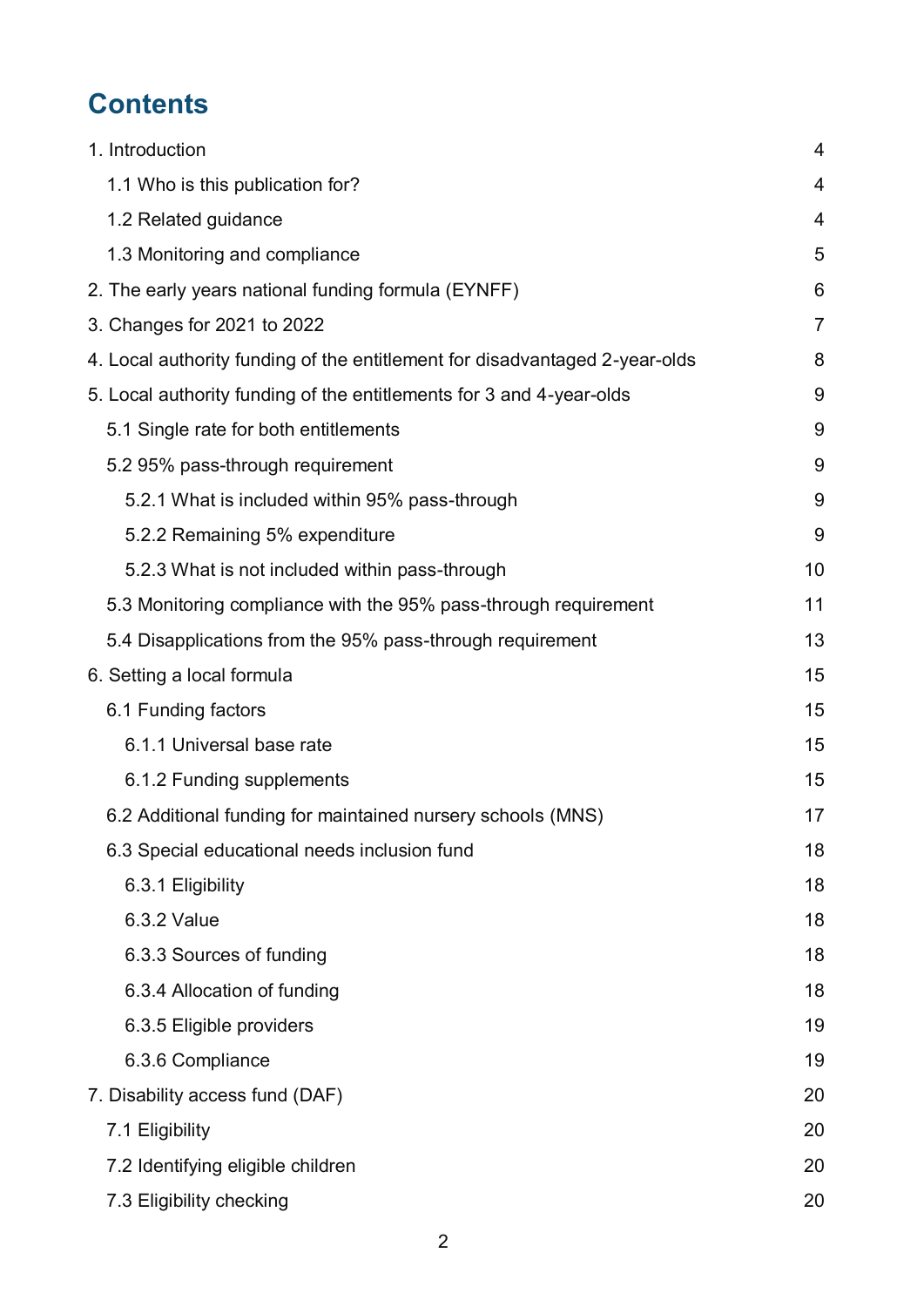| 7.4 Distributing DAF to early years providers                        | 20 |
|----------------------------------------------------------------------|----|
| 7.5 Timing of payments                                               | 21 |
| 8. Early years pupil premium (EYPP)                                  | 22 |
| 8.1 Eligibility                                                      | 22 |
| 8.2 Identifying eligible children                                    | 22 |
| 8.3 Eligibility checking                                             | 23 |
| 8.4 Assessing eligibility for parents in receipt of Universal Credit | 24 |
| 8.5 Paying EYPP to early years providers                             | 26 |
| 9. Further information                                               | 27 |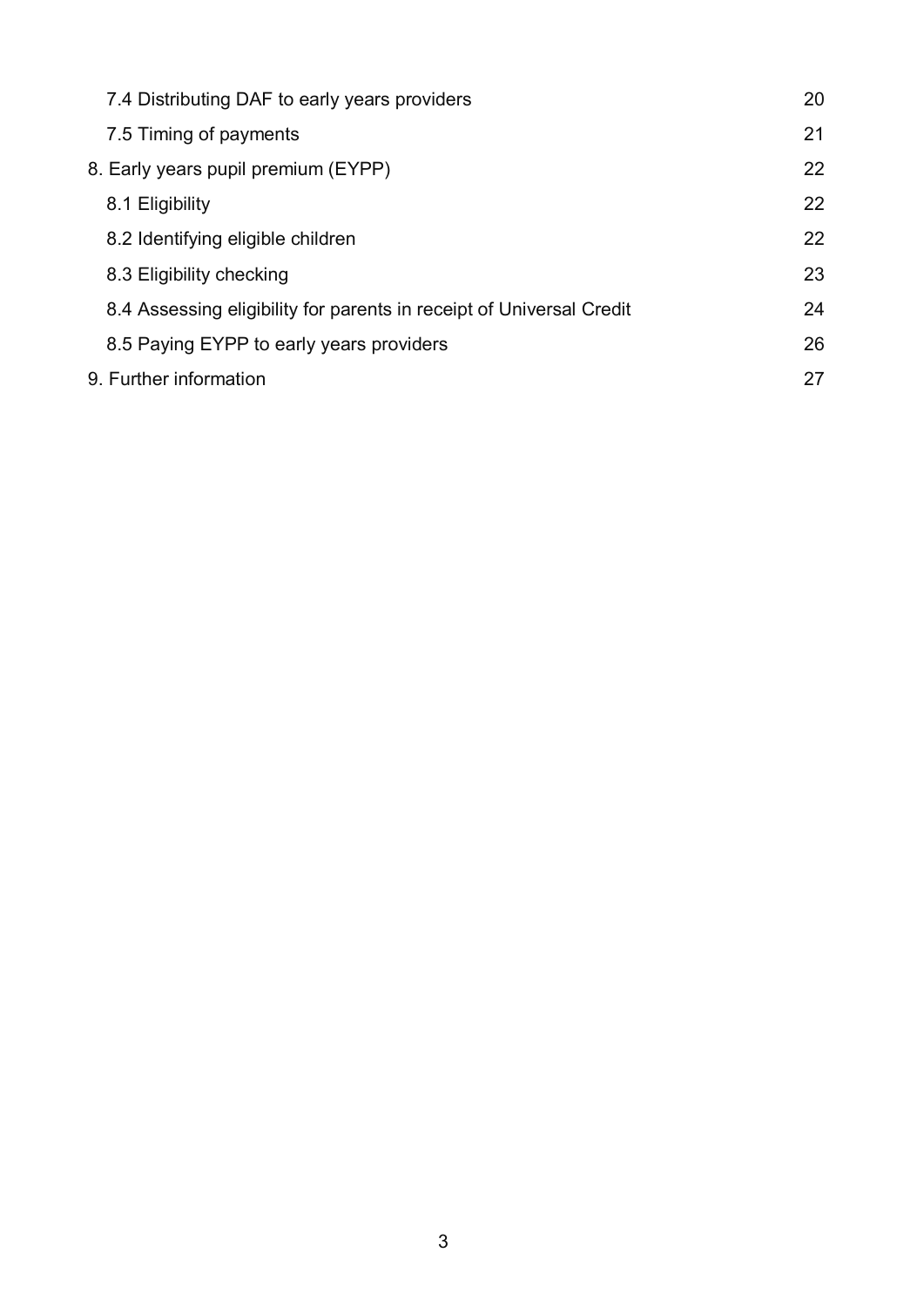# <span id="page-3-0"></span>**1. Introduction**

## <span id="page-3-1"></span>**1.1 Who is this publication for?**

This guide is for:

- local authorities
- early years providers
- other early years stakeholders who may find it useful

Local authorities should follow this guidance when funding providers to deliver the early years entitlements in the financial year 2021 to 2022.

The Department for Education (DfE) provides local authorities with 6 relevant funding streams which together form the early years block of the dedicated schools grant (DSG). They are:

- the 15 hours entitlement for disadvantaged 2-year-olds
- the universal 15 hours entitlement for all 3 and 4-year-olds
- the additional 15 hours entitlement for eligible working parents of 3 and 4-yearolds
- $\bullet$  the early years pupil premium (EYPP)
- $\bullet$  the disability access fund (DAF)
- maintained nursery school (MNS) supplementary funding

Some of the rules and principles described in this guide will be set out in secondary legislation.

This guide is intended to help local authorities to fund early years providers to deliver the early years entitlements. It is not intended to cover the way in which the DfE funds local authorities themselves, as this is set out separately. Details of local authority initial funding allocations for the early years funding block in 2021 to 2022 will be published in December 2020 alongside a technical note.

## <span id="page-3-2"></span>**1.2 Related guidance**

The DfE has also provided further guidance relevant to the funding of the early years entitlements.

Early years [funding](https://www.gov.uk/government/publications/use-of-free-early-education-entitlements-funding-during-the-coronavirus-outbreak/use-of-free-early-education-entitlements-funding-during-coronavirus-covid-19) arrangements during coronavirus (COVID-19).

[Early education and childcare: statutory guidance](https://www.gov.uk/government/publications/early-education-and-childcare--2)

[Early education and childcare: operational guidance](https://www.gov.uk/government/publications/30-hours-free-childcare-la-and-early-years-provider-guide)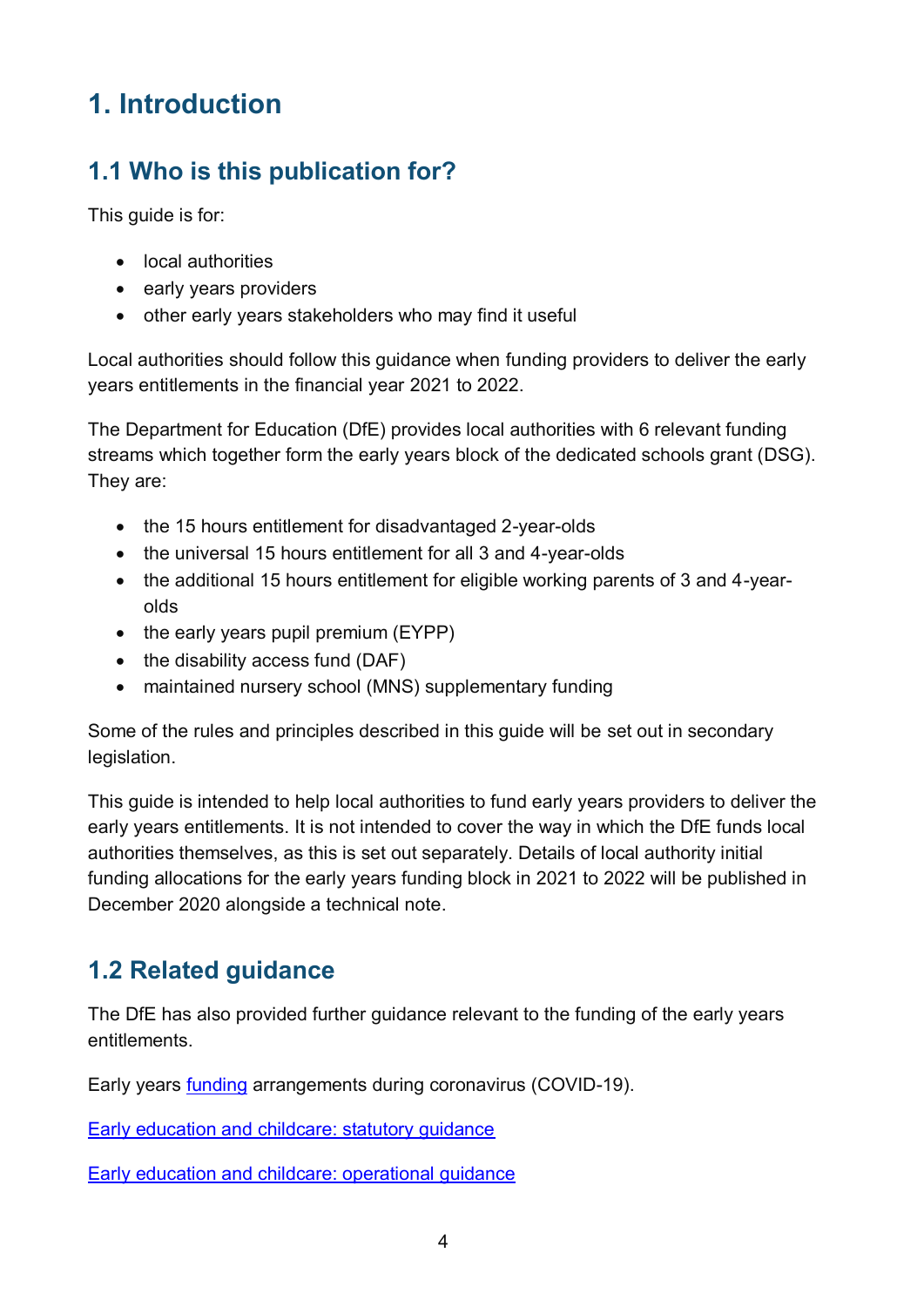[High needs operational guidance](https://www.gov.uk/government/publications/high-needs-funding-arrangements-2021-to-2022)

[Schools forums operational and good practice guide](https://www.gov.uk/government/publications/schools-forums-operational-and-good-practice-guide-2015)

## <span id="page-4-0"></span>**1.3 Monitoring and compliance**

We will use the planned budget information provided by local authorities in their annual section 251 early years proforma to monitor compliance with all the policies set out in this guide and the underpinning regulations.

We will use the early years funding benchmarking tool to publish information about local authority compliance.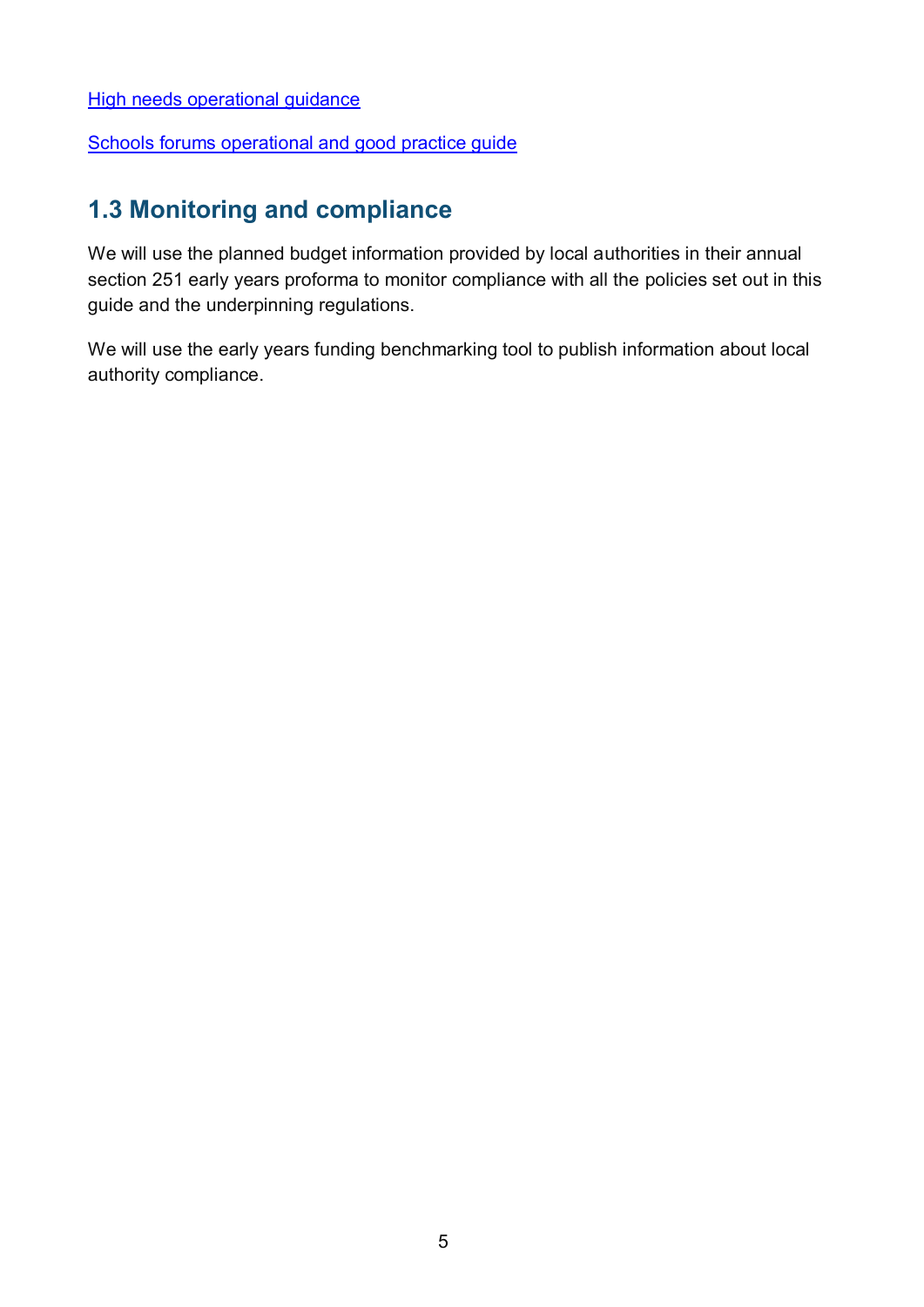# <span id="page-5-0"></span>**2. The early years national funding formula (EYNFF)**

Since its introduction in April 2017, the EYNFF has set the hourly funding rates that each local authority is paid to deliver the universal and additional entitlements for 3 and 4-yearolds. There is a separate formula that sets the hourly funding rates for 2-year-olds.

The 2-year-old and 3 and 4-year-old hourly funding rates for 2021 to 2022 for all local authorities can be found on the [early years funding: 2021 to 2022](https://www.gov.uk/government/publications/early-years-funding-2021-2022) page on GOV.UK.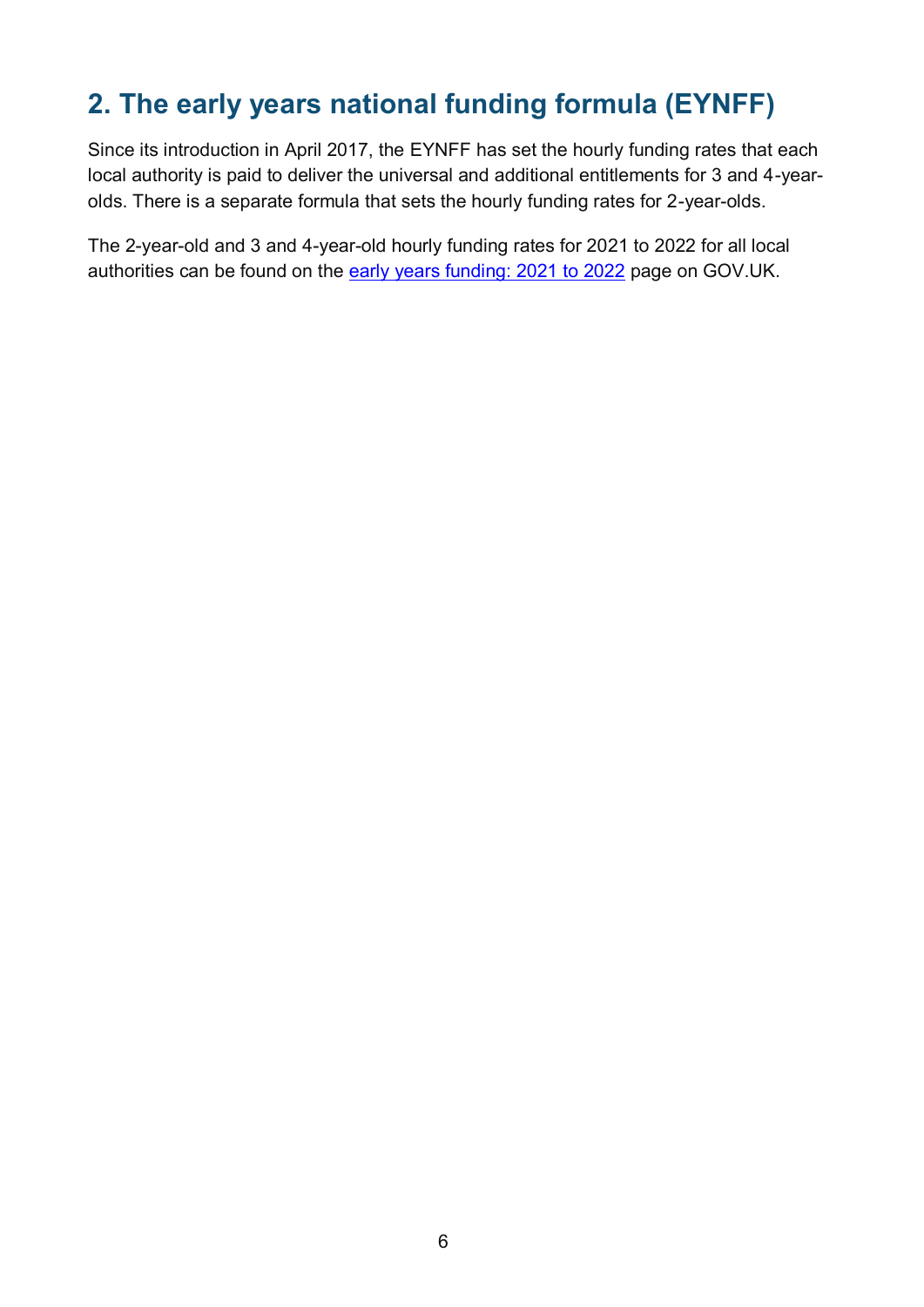# <span id="page-6-0"></span>**3. Changes for 2021 to 2022**

The main changes from the requirements for the 2020 to 2021 financial year are:

- In section 6.2 on page 17, first paragraph: clarification of continuation of supplementary funding for MNS for the financial year 2021 to 2022.
- Also in section 6.2 on page 17, third paragraph: additional information about the publication of indicative and conditional supplementary funding allocations for MNS.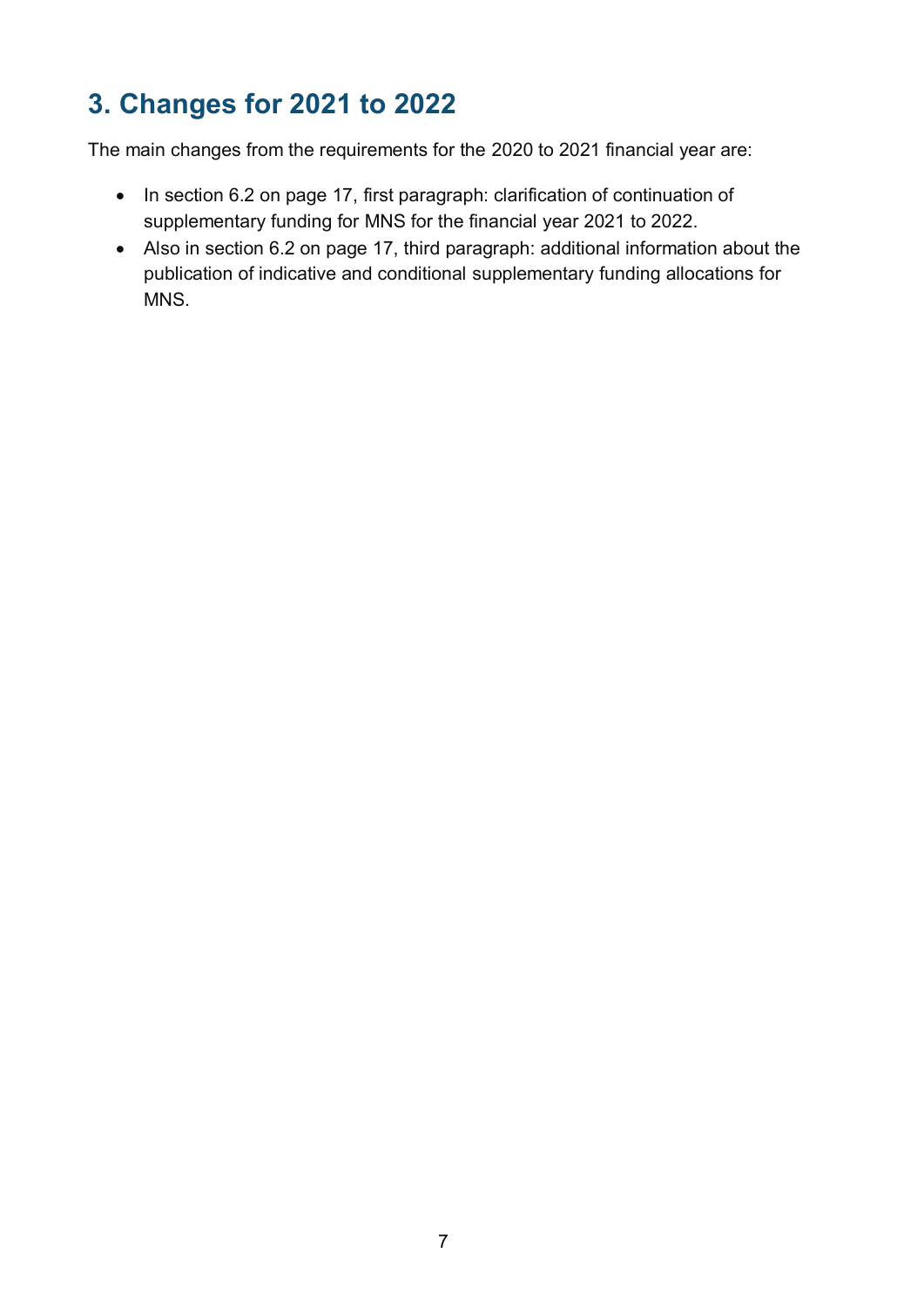## <span id="page-7-0"></span>**4. Local authority funding of the entitlement for disadvantaged 2-year-olds**

There are a number of differences between how local authorities should fund the entitlement for disadvantaged 2-year-olds, compared to the entitlements for 3 and 4-yearolds.

First, unlike 3 and 4-year-olds, there is currently no regulatory requirement to pass through a set amount of the government's funding to providers for delivery of the 2-yearold entitlements. This is because data from local authorities' planned budgets (via section 251) shows that the vast majority of the government's funding is already being passed through to providers. We expect this to continue, as it is important that the government funding reaches providers in order to deliver 2-year-old places, and we will continue to monitor any 2-year-old central spend in future years.

Secondly, there are no compulsory supplements for 2-year-olds, and local authorities are encouraged to fund providers on the basis of a flat hourly base rate for all providers.

Finally, local authorities are not required to establish a special educational needs inclusion fund (SENIF) for 2-year-olds. However, they may wish to do so as part of their provision for children with special educational needs (SEN).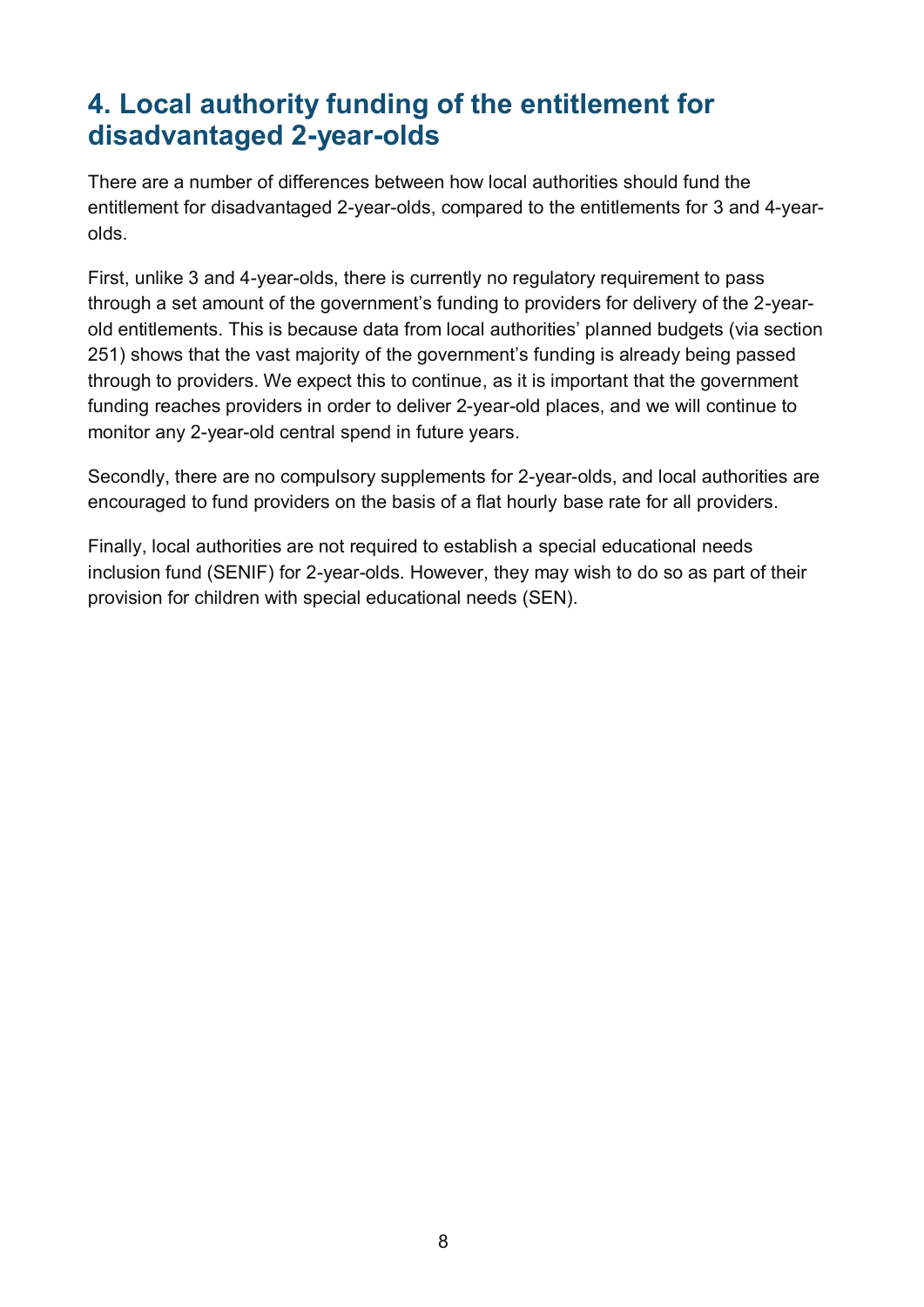# <span id="page-8-0"></span>**5. Local authority funding of the entitlements for 3 and 4-year-olds**

## <span id="page-8-1"></span>**5.1 Single rate for both entitlements**

The DfE funds local authorities on the same basis for both the universal 15 hours entitlement and the additional 15 hours entitlement for working parents. This is because the statutory framework and the quality requirements for the 2 entitlements are the same.

We therefore expect local authorities to fund their providers in the same way for both sets of hours and not to distinguish between the two. This means using the same hourly base rate and same supplements for both entitlements.

## <span id="page-8-2"></span>**5.2 95% pass-through requirement**

Local authorities are required to plan to pass-through 95% of their 3 and-4-year-old funding from the government to early years providers. This pass-through requirement ensures that the vast majority of government funding reaches providers so that they can deliver the government's free entitlements.

This means that local authorities, in planning their budget allocations for the forthcoming financial year, need to allocate at least 95% of their EYNFF hourly rate to providers.

#### <span id="page-8-3"></span>**5.2.1 What is included within 95% pass-through**

The '95%' includes the following budget lines:

- base rate funding for all providers
- supplements for all providers
- lump sum funding for MNS (please note any funding from the DfE's MNS supplementary allocation will be excluded—see below)
- the top-up grant element of SENIFs paid to providers
- contingency funding

Please note that the 95% is calculated with reference to the EYNFF hourly funding rate and therefore does not take account of any MNS supplementary funding allocation a local authority receives from the government. As such, the MNS lump sum funding referred to above only applies to any further funding for MNS paid from a local authority's EYNFF allocation.

#### <span id="page-8-4"></span>**5.2.2 Remaining 5% expenditure**

The remaining 5% of expenditure could include the following: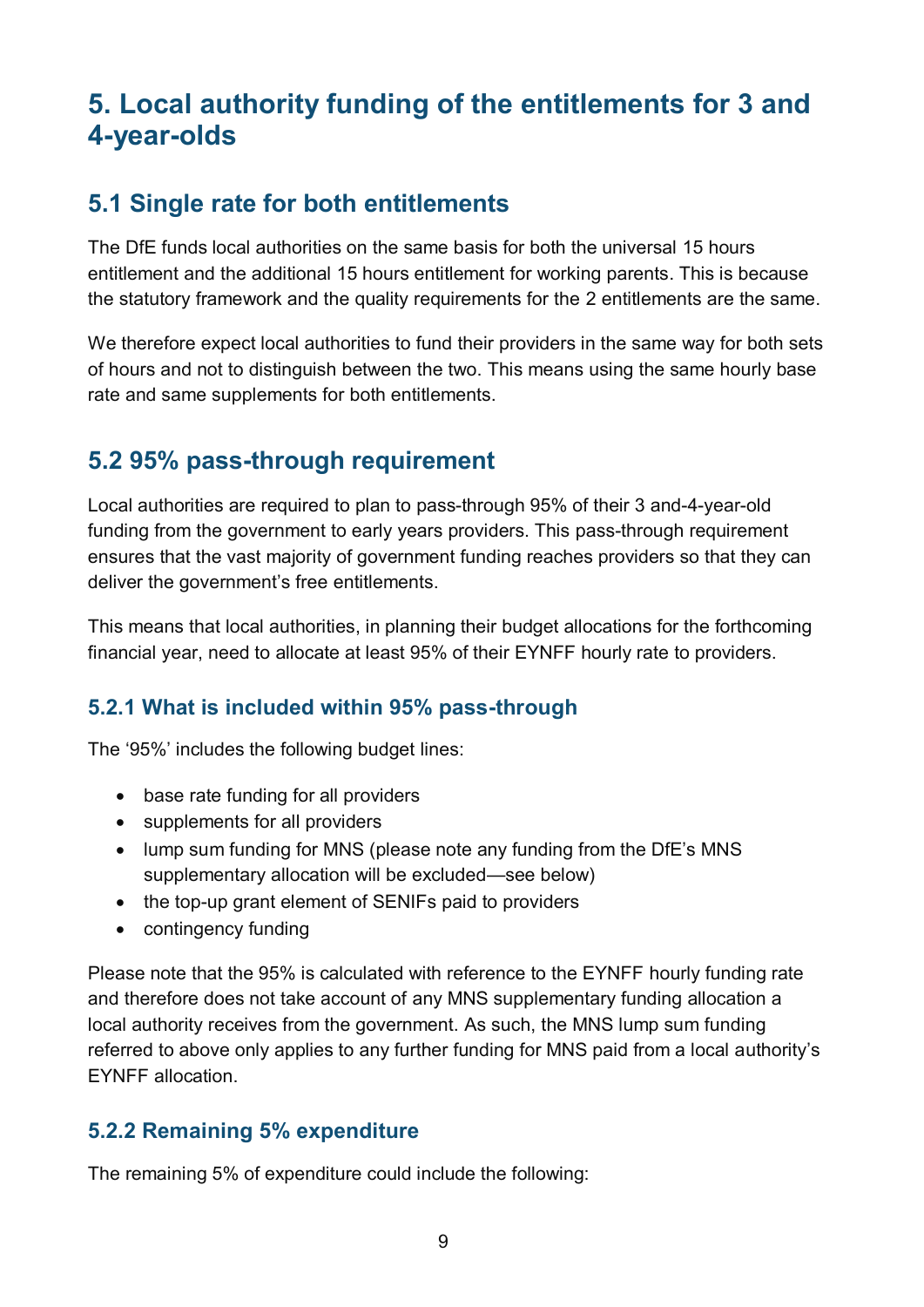- centrally retained funding (for central services or services in-kind, including special educational needs and disability (SEND) services)
- transfer of any funding to 2-year-olds
- any extra hours that local authorities choose to fund in addition to the government's entitlement hours for 3 and 4-year-olds
- any funding movement out of the early years block

#### <span id="page-9-0"></span>**5.2.3 What is not included within pass-through**

The following DSG early years block funding streams are not included in the 95% passthrough calculation:

- funding for the entitlement for disadvantaged 2-year-olds
- payments to MNS from DfE's MNS supplementary funding allocation
- $\bullet$  the disability access fund (DAF)
- $\bullet$  the early years pupil premium (EYPP)



**Figure 1: Diagram illustrating which funding strands are included in the high pass-through rate calculation, and which are excluded**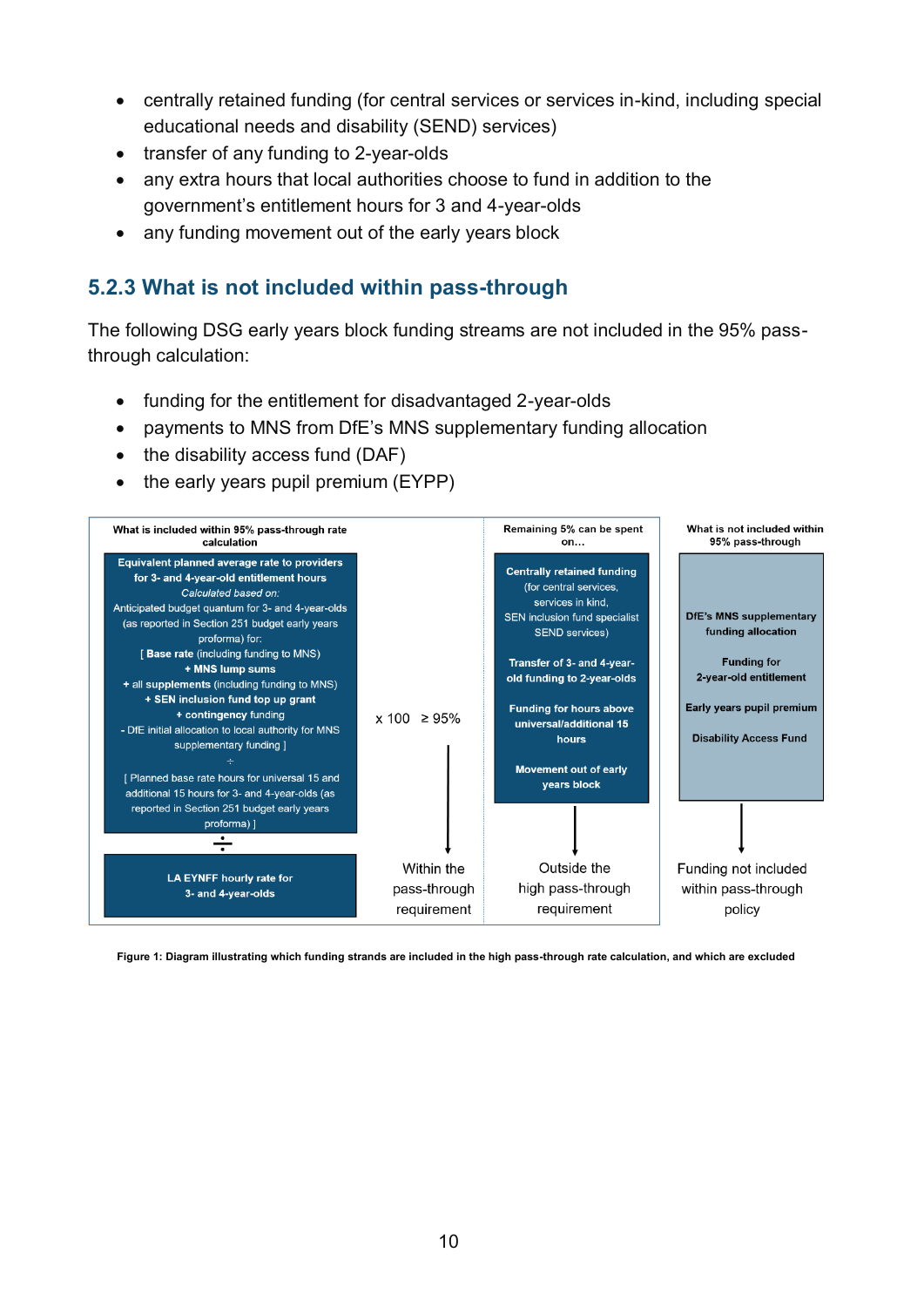## <span id="page-10-0"></span>**5.3 Monitoring compliance with the 95% pass-through requirement**

We will monitor compliance with the 95% pass-through requirement via the early years proforma in the annual section 251 budget returns. We may consider the future use of section 251 outturn data to monitor compliance with the pass-through.

The calculation to determine compliance is made using the following steps:

**Step 1, calculating an equivalent average rate to providers:** 

$$
[A - B] \div C = D
$$

Where:

- 'A' is anticipated budget quantum for 3 and 4-year-olds (as reported in the section 251 budget early years proforma) for:
	- base rate (including funding to MNS)
	- MNS lump sums
	- all supplements (including funding to MNS)
	- SENIF top up grants
	- contingency fund
- 'B' is DfE initial quantum allocated to local authority for MNS supplementary funding
- 'C' is planned base rate hours for universal 15 and additional 15 hours for 3 and 4 year-olds (including hours through MNS), as reported in s251 budget early years proforma
- 'D' is equivalent average rate to providers

**Step 2,** calculating the pass-through rate:

$$
[D \div E] \times 100 = F
$$

Where:

- 'E' is the local authority EYNFF hourly rate for 3 and 4-year-olds [\(EYNFF hourly](https://www.gov.uk/government/publications/early-years-funding-2021-2022)  [rates for 2021](https://www.gov.uk/government/publications/early-years-funding-2021-2022) to 2022 were published in December 2020)
- 'F' is the pass-through rate

A local authority will be considered to be meeting the requirement if 'F' is more than or equal to 95%:

While MNS supplementary funding is not considered in the determination of the high pass-through, we expect local authorities to use this to maintain MNS stability.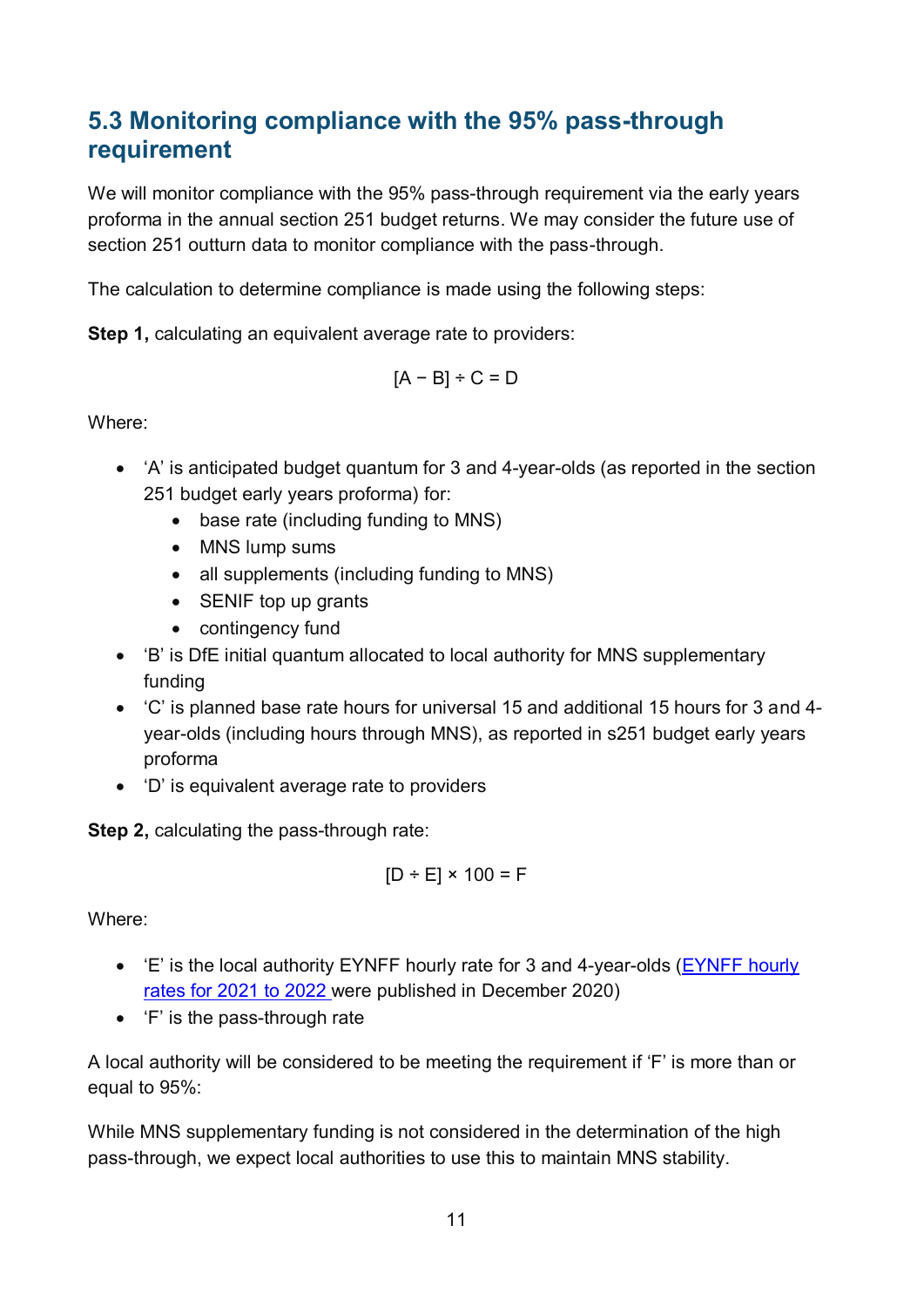This calculation is set out as a worked example in the table below:

| <b>Calculation</b> | Line           | <b>Description</b>                                                                                                                                                        | <b>Amount</b>      |
|--------------------|----------------|---------------------------------------------------------------------------------------------------------------------------------------------------------------------------|--------------------|
| A                  | 1              | Anticipated budget for base rate (including<br>funding to MNS) for 3 and 4-year-olds                                                                                      | £13,000,000        |
| A                  | $\overline{2}$ | Anticipated budget for MNS lump sums for 3 and<br>4-year-olds                                                                                                             | £700,000           |
| A                  | 3              | Anticipated budget for supplements for 3 and 4-<br>year-olds: deprivation (including funding to MNS)                                                                      | £600,000           |
| A                  | 4              | Anticipated budget for supplements for 3 and 4-<br>year-olds: quality (including funding to MNS)                                                                          | £300,000           |
| A                  | 5              | Anticipated budget for supplements for 3 and 4-<br>year-olds: flexibility (including funding to MNS)                                                                      | £200,000           |
| A                  | 6              | Anticipated budget for supplements for 3 and 4-<br>year-olds: rurality (including funding to MNS)                                                                         | £200,000           |
| A                  | $\overline{7}$ | Anticipated budget for supplements for 3 and 4-<br>year-olds: EAL (including funding to MNS)                                                                              | £100,000           |
| A                  | 8              | Anticipated budget for 3 and 4-year-old SEN<br>inclusion fund (top up grant element)                                                                                      | £400,000           |
| A                  | 9              | Anticipated budget for 3 and 4-year-old<br>contingency                                                                                                                    | £1,000,000         |
| N/A                | N/A            | Subtotal =                                                                                                                                                                | £16,500,000        |
| B                  | 10             | DfE initial quantum allocation to local authority of<br>MNS supplementary funding                                                                                         | £98,000            |
| C                  | 11             | Planned total base rate hours for universal 15 and<br>additional 15 hours for 3 and 4-year-olds                                                                           | 2,950,000<br>hours |
| D                  | 12             | Equivalent average rate to providers for<br>entitlement hours for 3 and 4-year-olds<br>$= (A-B) / C$<br>$=$ (lines 1 + 2 + 3 + 4 + 5 + 6 + 7 + 8 + 9 - 10) /<br>(line 11) | £5.56 per<br>hour  |
| Е                  | 13             | LA EYNFF hourly rate for 3 and 4-year-olds<br>(published alongside this document, or in DSG<br>tables in future)                                                          | £5.83 per<br>hour  |
| F                  | 14             | Test of meeting requirement<br>$F = (D / E) * 100 = ((line 12) / (line 13)) * 100$                                                                                        | 95.4%              |

#### **Table 1: Worked example of calculating the pass-through rate**

In this example, since the local authority is passing on 95.4% of the EYNFF hourly rate they received from central government for 3 and 4-year-olds to their providers, the local authority will meet the policy requirement.

To be compliant, the calculated pass-through rate must be at least  $\geq$  95.0%. Rounding up 94.9% will not be considered as meeting the requirement.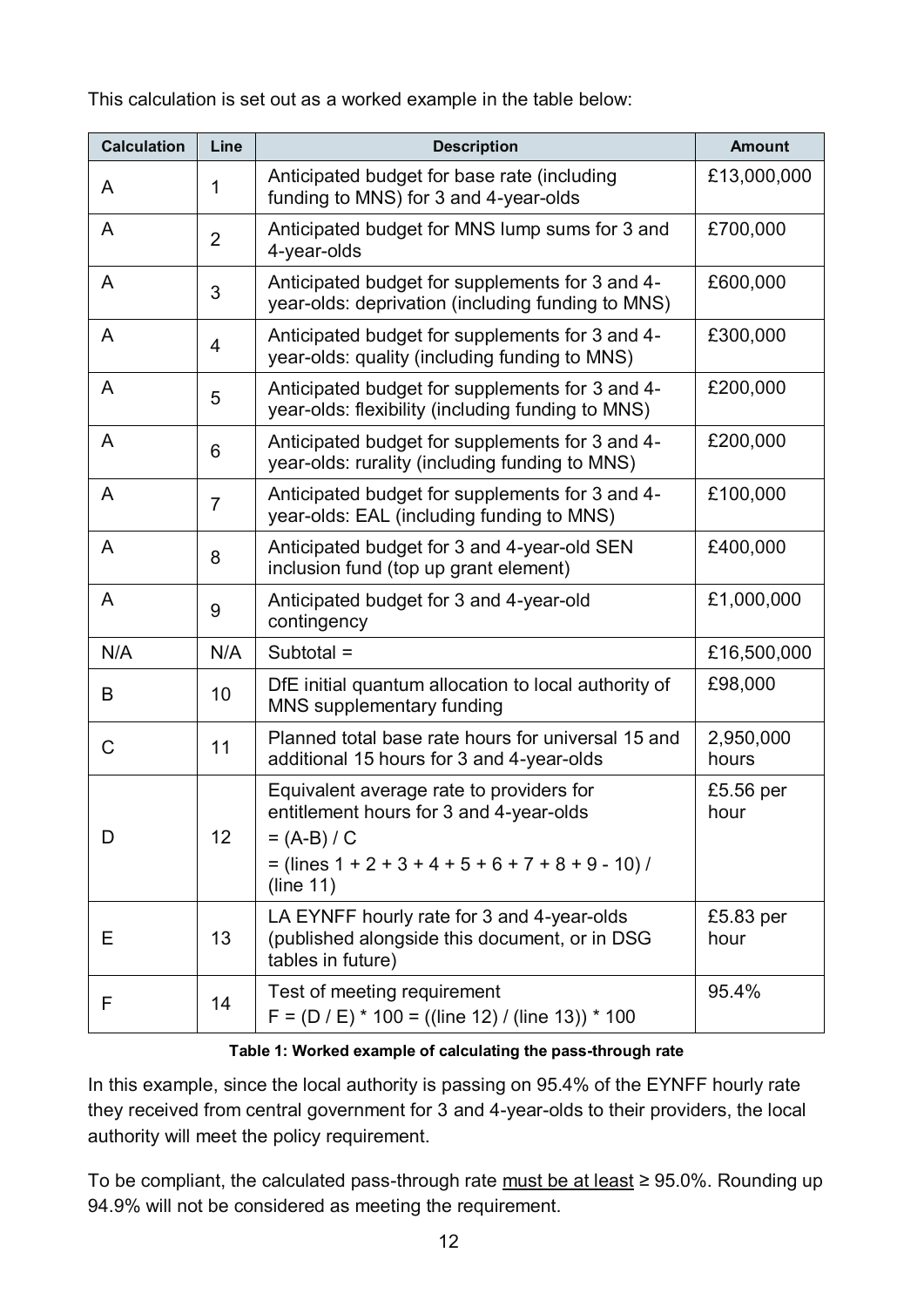## <span id="page-12-0"></span>**5.4 Disapplications from the 95% pass-through requirement**

We do not expect that many local authorities will need to request a disapplication of the regulation which sets out the 95% pass-through requirement. However, in exceptional circumstances, the department will consider individual requests to disapply this requirement.

Local authorities must present evidence that one or more of the following conditions are met:

a) Disapplication is essential to avoid a significant (>100 children per authority) reduction in full-time places (or additional hours) offered under local eligibility criteria (that is, places or hours offered above the government entitlements for 3 and 4-year-olds).

Such evidence should include:

- a description of the local eligibility criteria and data on the number of children who will benefit
- financial data setting out the costs of providing the extra places or hours
- the degree to which these places would need to be constrained were the local authority to comply with the 95% pass-through requirement, as well as the impact this might have
- b) Disapplication is essential to avoid a significant overall reduction in the level of specialist early years SEND services offered to providers free, or on a subsidised basis.

Such evidence should include:

- a description and costing of current services
- an assessment of how these might need to be constrained were the local authority to comply with the 95% pass-through requirement, and the impact this might have
- why it is not possible for local authorities to offer such services on a 'buyback' model
- c) Disapplication is essential for the local authority to meet its statutory early years duties, for example delivering the entitlement for disadvantaged 2-year-olds. Such evidence should include:
	- a description and costing of meeting the statutory duties in question
	- an assessment of how these duties might need to be constrained were the local authority to comply with the 95% pass-through requirement, and the impact this might have
	- an explanation of why it is not possible to implement a more efficient operating model

For all disapplications, local authorities must also present strong evidence that, if disapplication was to be allowed, delivery of the government's entitlements would not be jeopardised. Such evidence would always need to include: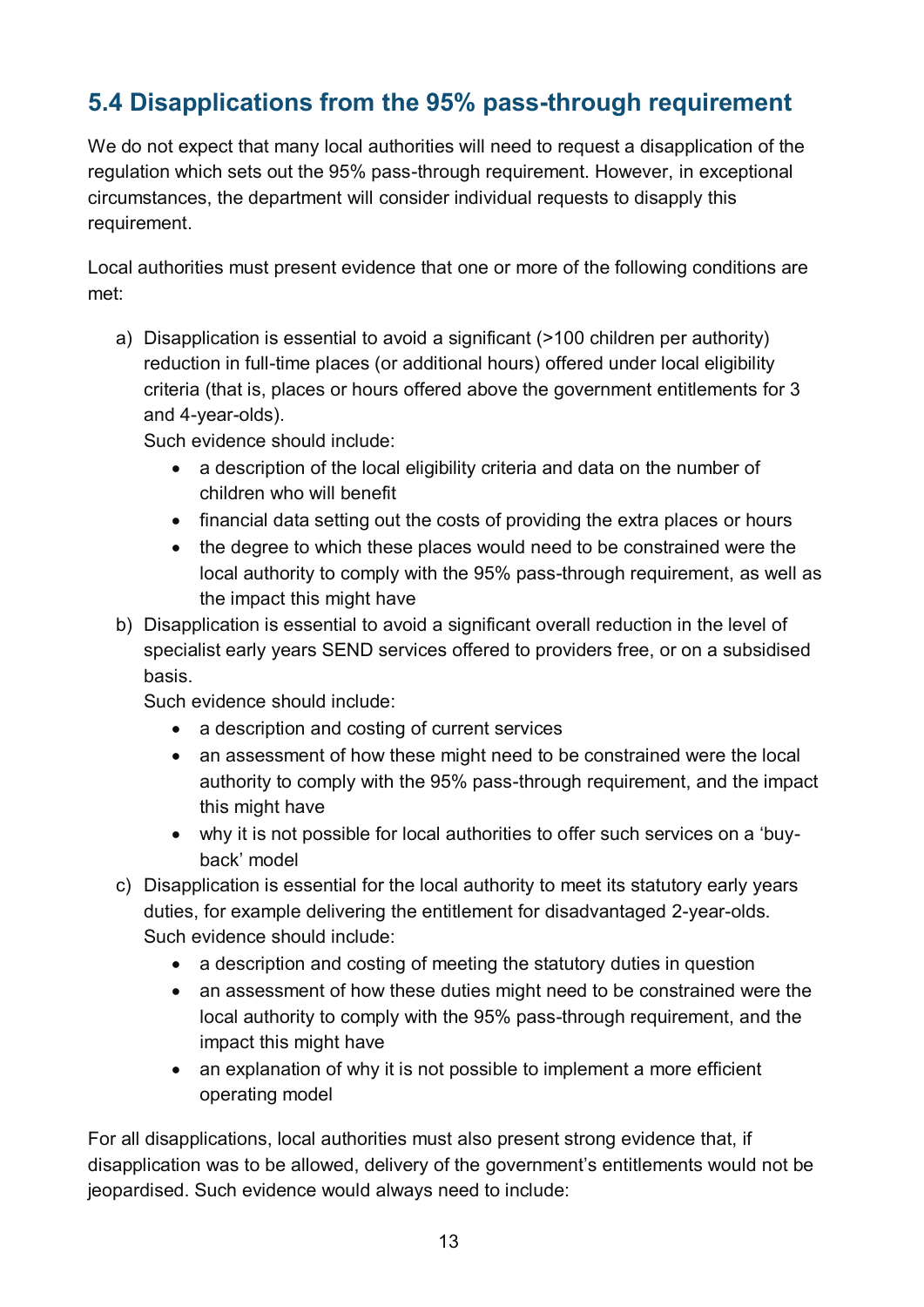- the pass-through percentage that the local authority has applied for and the calculation that shows its derivation
- the impact of the proposed lower pass-through threshold (if disapplication was to be allowed) on the average funding rate paid to providers in 2021 to 2022
- evidence that sufficient numbers of providers will be willing to deliver enough places to meet demand for the entitlements for 3 and 4-year-olds in 2021 to 2022 (both for the universal 15 hours entitlement and the additional 15 hours for working parents) at the proposed funding rate

For all disapplications, local authorities must additionally provide evidence of any potential impact of the proposal on protected characteristics, for the purposes of the public sector equality duty (section 149 of the Equality Act 2010).

The DfE will validate local authorities' evidence against other data and intelligence and may request further information from local authorities if required.

Requests for disapplications for the pass-through rate for 2021 to 2022 should be submitted by 30 January 2021 or as early as possible if you are considering a disapplication in order to receive a decision ahead of finalising local authority business planning. Applications must be submitted using the appropriate [disapplication proforma](https://www.gov.uk/government/publications/pre-16-schools-funding-local-authority-guidance-for-2021-to-2022) [containing the early years pass through](https://www.gov.uk/government/publications/pre-16-schools-funding-local-authority-guidance-for-2021-to-2022) section. Both sections of the proforma must be completed. Local authorities should consult with their schools forum prior to submitting a disapplication request (though the final decision on whether to make a request rests with the local authority).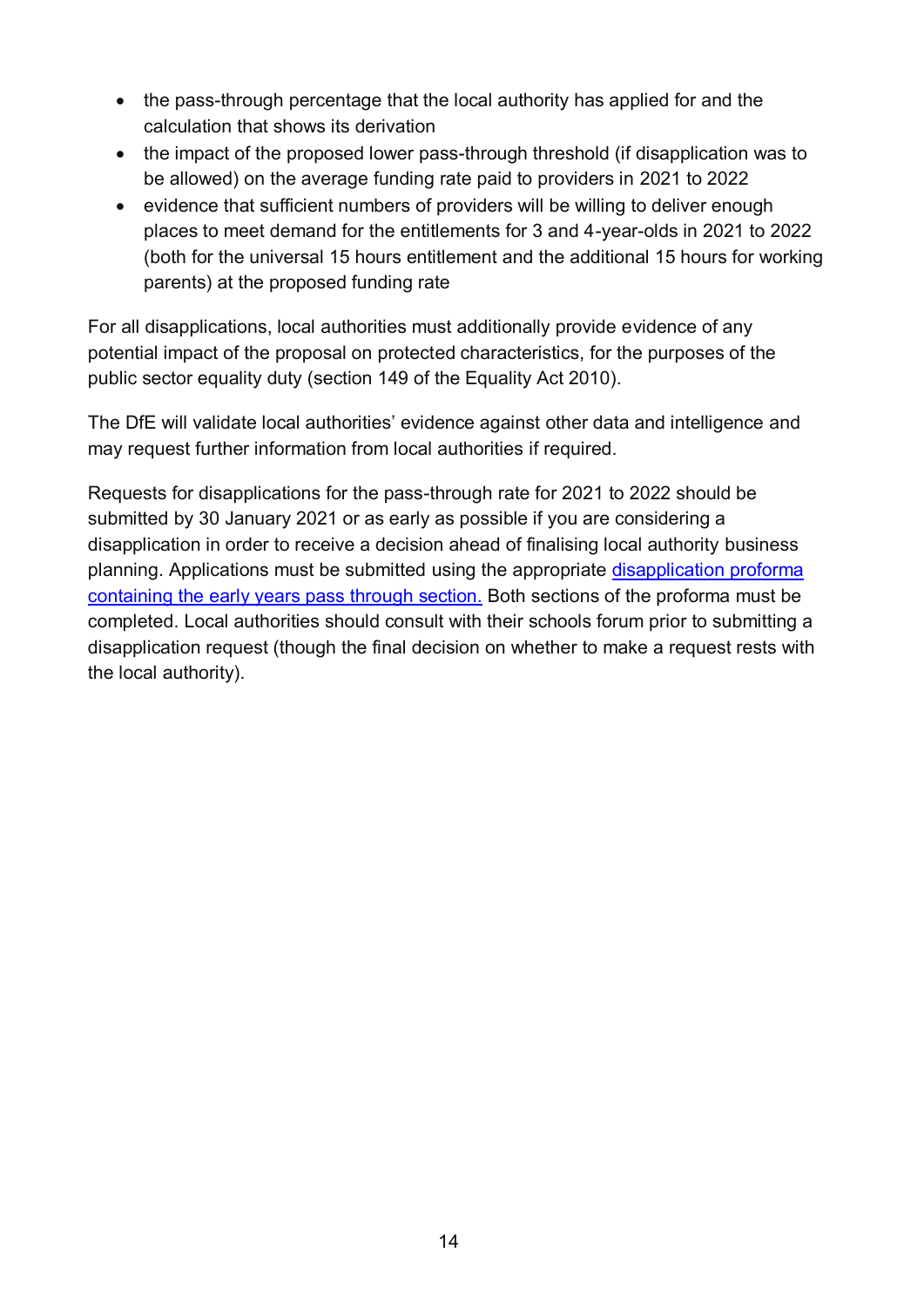# <span id="page-14-0"></span>**6. Setting a local formula**

Local authorities are required to consult providers on annual changes to their local formula. Schools forums must also be consulted on changes to local early years funding formulas, including agreeing central spend by 28 February 2021, although the final decision rests with the local authority. Unless a disapplication is authorised by the Secretary of State, the formula cannot be changed after the financial year has started.

Local authorities should ensure their early years providers are sufficiently represented at schools forum meetings to cover votes on specific changes to the formula. Each forum should have at least one representative of the private, voluntary and independent (PVI) sector among its non-school members. More information can be found in the Schools [forums operational and good practice guide.](https://www.gov.uk/government/publications/schools-forums-operational-and-good-practice-guide-2015)

Local authorities must calculate and notify initial budgets to providers by 31 March 2021. These should use an estimate of the number of hours for the financial year. Unlike the schools formula, early years budgets should be updated during the course of the year as the estimated hours are replaced by actual counts.

When updating provider budgets during the year, local authorities must either use the total number of hours across the year or a count based on at least 3 different weeks during the year (many authorities use termly counts).

Local authorities must notify providers within 28 days of recalculating budgets, and must inform them from when the re-determined budget takes effect.

Disapplications can be made at other times of the year using the general disapplication [proforma.](https://www.gov.uk/government/publications/pre-16-schools-funding-local-authority-guidance-for-2021-to-2022)

## <span id="page-14-1"></span>**6.1 Funding factors**

#### <span id="page-14-2"></span>**6.1.1 Universal base rate**

All local authorities are required to pay a universal hourly base rate for all their childcare providers in their local 3 and 4-year-old early years single funding formula. The universal base rate must, in all cases, be multiplied by the number of estimated hours of attendance of children.

#### <span id="page-14-3"></span>**6.1.2 Funding supplements**

Funding supplements are amounts of funding paid to providers in addition to the base rate to reflect local needs or policy objectives. When using supplements, local authorities should adhere to the following principles: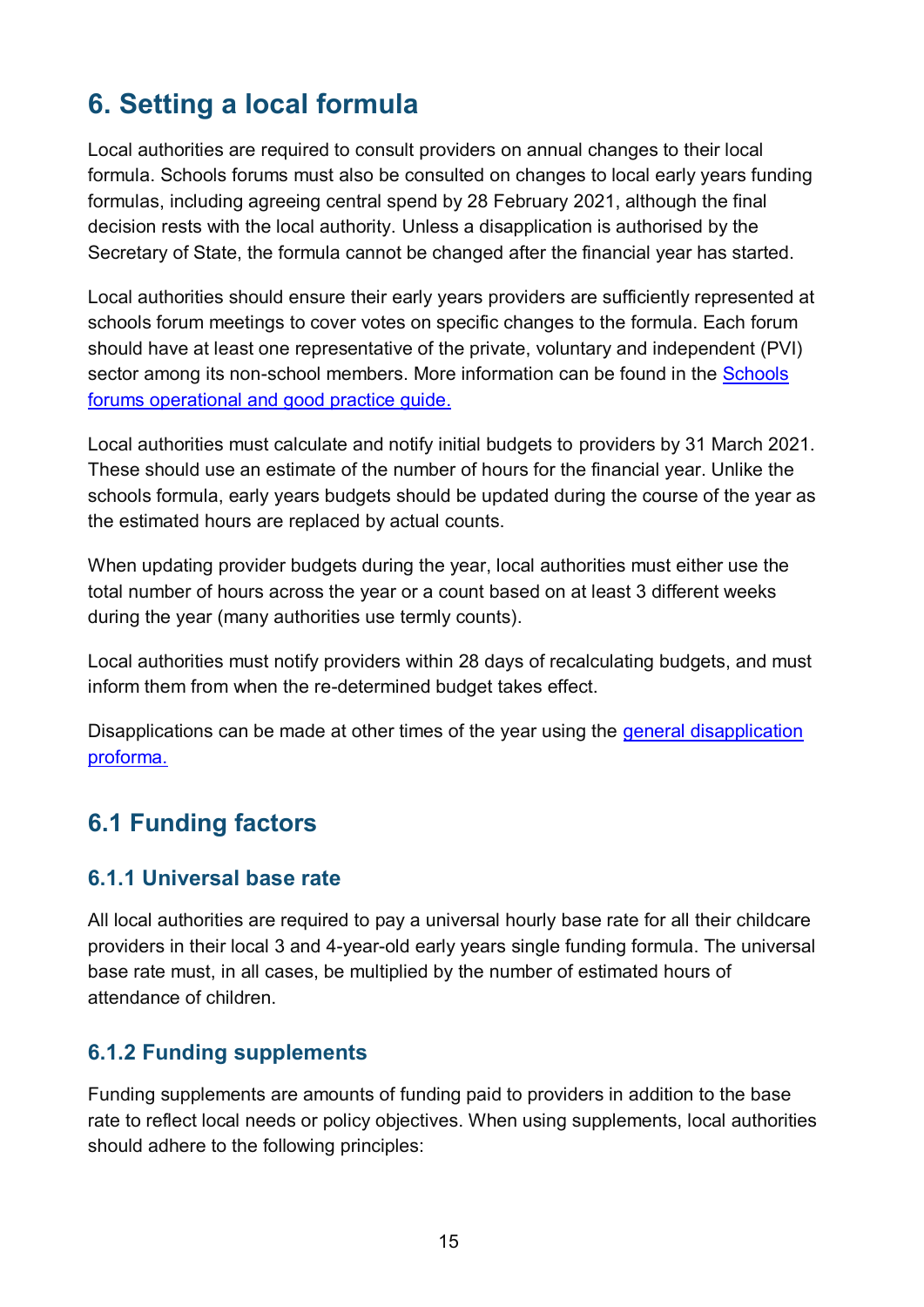- the use of supplements should be transparent and fair and should be open to all providers who meet the eligibility criteria
- supplements should be used to channel additional funding to providers and local authorities should not use them to reduce funding rates for providers that do not meet the eligibility criteria
- local authorities should not distinguish between the universal 15 hours entitlement and the additional 15 hours for working parents; any supplement should apply equally to both entitlements

Local authorities must have a deprivation supplement for 3 and 4-year-olds and are permitted to use other funding supplements provided they fall within the categories specified below. For all supplements, local authorities have the freedom to choose the appropriate metric for allocating funding, but should be transparent about the metric chosen.

The total planned value of funding supplements must not be more than 10% of the total value of planned formula funding to providers. Compliance with this 10% cap 'supplement cap' will be based on section 251 budget data and calculated as follows:

 $X =$  supplements quantum from planned section 251 budget

 $Y =$  total base rates for 3 and 4-year-olds quantum + supplements quantum from planned section 251

 $Z = X/Y$ 

If  $Z \le 10.0\%$  then requirement has been met (please note rounding down 10.1% will not be considered as meeting the requirement)

Therefore, an authority with base rate quantum of £13.5m would be able to grant supplements up to a total of £1.5m; that is, £1.5m/ (£13.5m + £1.5m).

The allowable supplements are:

#### **Deprivation (mandatory supplement)**

Local authorities must use this supplement to recognise deprivation in their areas.

#### **Rurality or sparsity (discretionary supplement)**

To enable local authorities to support providers serving rural areas less likely to benefit from economies of scale.

#### **Flexibility (discretionary supplement)**

To enable local authorities to support providers in offering flexible provision for parents; this could, for example, be providers offering wraparound care, out-of-hours provision, or on-call type provision to support parent's working patterns and needs.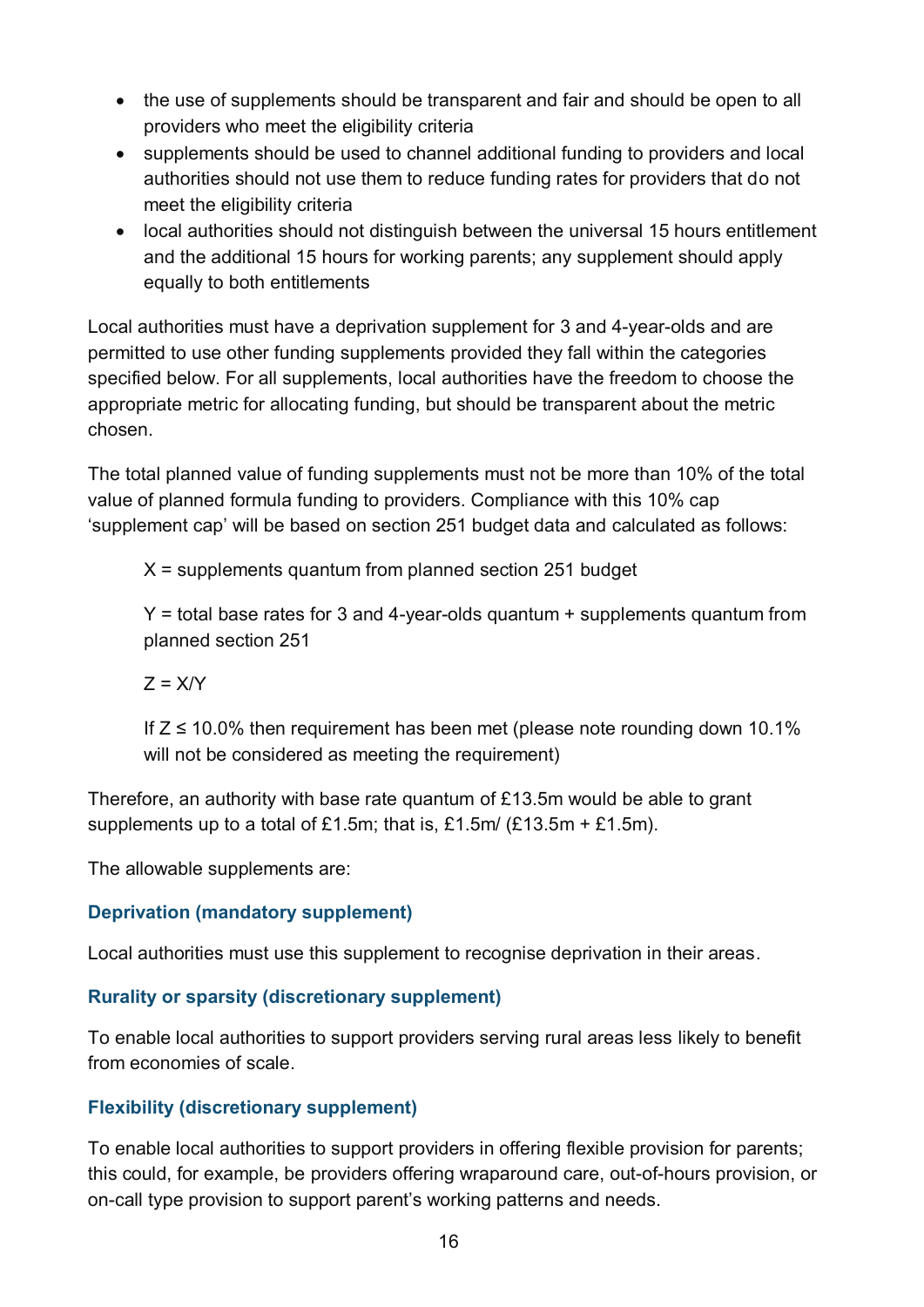#### **Quality (discretionary supplement)**

To support workforce qualifications, or system leadership (supporting high quality providers leading other providers in the local area).

Any system leadership supplement should be open and transparent in terms of the process for choosing the 'leaders', the funding arrangements, and the support to be provided.

Providers must not be forced to attend training unless they have achieved less than 'good' in an Ofsted inspection report and the training has been identified in the Ofsted report. This is prohibited [by the Local Authority \(Duty to Secure Early Years Provision](http://www.legislation.gov.uk/uksi/2014/2147/contents/made)  [Free of Charge\) Regulations 2014](http://www.legislation.gov.uk/uksi/2014/2147/contents/made) (regulation 8)(2)) and [the Childcare \(Early Years](http://www.legislation.gov.uk/uksi/2016/1257/contents/made)  [Provision Free of Charge\) \(Extended Entitlement\) Regulations 2016](http://www.legislation.gov.uk/uksi/2016/1257/contents/made) (regulation 38(2). Further details can be found at section A4b of the [Early education and childcare:](https://www.gov.uk/government/publications/early-education-and-childcare--2)  [statutory guidance.](https://www.gov.uk/government/publications/early-education-and-childcare--2)

The supplement can only be used to cover the cost of providing the system leadership; no one should benefit financially outside of it, either those supporting or those being supported. Only costs of service provision should be met.

#### **English as an additional language (EAL) (discretionary supplement)**

To recognise differences in attainment in the early years foundation stage between children whose first language is English, and those who have English as an additional language (EAL).

## <span id="page-16-0"></span>**6.2 Additional funding for maintained nursery schools (MNS)**

Local authorities with MNS will continue to receive supplementary funding for the 2021 to 2022 financial year. This funding is provided in order to enable local authorities to protect their 2016-17 funding rates for the universal 15 hour entitlement for MNS (that is, the rates that existed before the EYNFF) and the government expects it to be used in this way.

As mentioned in section 6.1.1, all providers must be paid the same hourly base rate; this also applies to MNS. However, authorities may continue to use 'lump sums' to distribute additional funding to MNS.

For 2021 to 2022, part of the supplementary funding allocations are published as indicative, and part as conditional. The allocations for April 2021 to August 2021 are indicative and will be updated on the same basis as the universal entitlements (more information on funding arrangements in this period will follow). That is the only adjustment that will be made to those figures. However, the MNS supplementary funding allocations for September 2021 to March 2022 are conditional: they may be subject to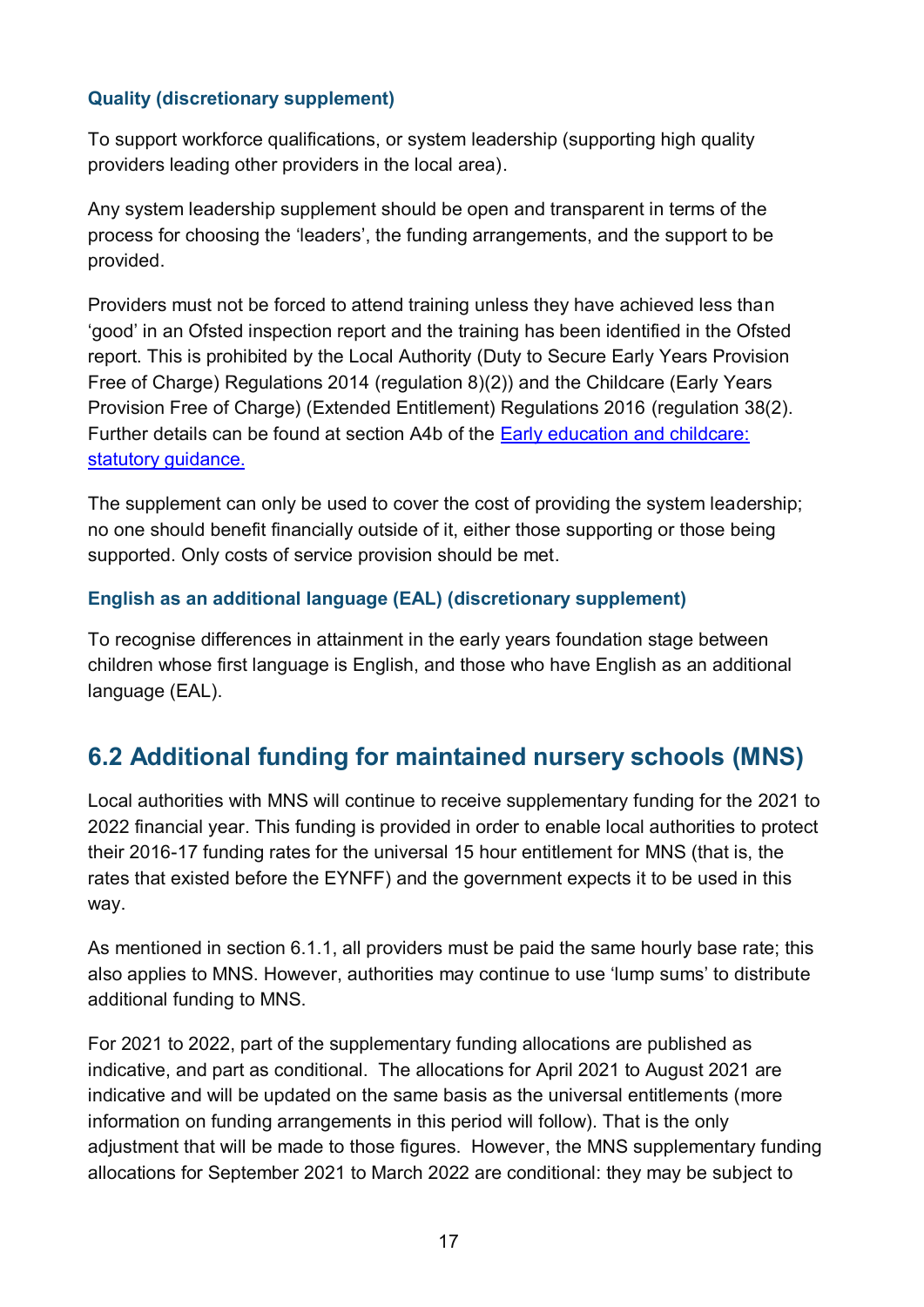change and local authorities should therefore treat them as unconfirmed. The [indicative](https://www.gov.uk/government/publications/early-years-funding-2021-2022)  [allocations and the conditional allocations](https://www.gov.uk/government/publications/early-years-funding-2021-2022) have been published.

## <span id="page-17-0"></span>**6.3 Special educational needs inclusion fund**

Local authorities are required to have SENIFs for all 3 and 4-year-olds with SEN who are taking up the free entitlements, regardless of the number of hours taken. These funds are intended to support local authorities to work with providers to address the needs of individual children with SEN. This fund will also support local authorities to undertake their responsibilities to strategically commission SEN services as required under the Children and Families Act 2014.

#### <span id="page-17-1"></span>**6.3.1 Eligibility**

Local authorities should target SENIFs at children with lower level or emerging SEN. Children with more complex needs and those in receipt of an education, health and care plan (EHCP) continue to be eligible to receive funding via the high needs block of the DSG. Further information on the [high](https://www.gov.uk/government/publications/high-needs-funding-arrangements-2021-to-2022) needs funding system can be found in the high [needs funding 2021 to 2022 operational guide.](https://www.gov.uk/government/publications/high-needs-funding-arrangements-2021-to-2022)

As with other elements of early years funding, SENIFs should apply to children attending settings in the relevant local authority area, regardless of where they live.

#### <span id="page-17-2"></span>**6.3.2 Value**

The value of the fund should take into account the number of children with SEN in the local area, their level of need, and the overall capacity of the local childcare market to support these children. Local authorities must consult with early years providers to set the value of their local SENIF.

#### <span id="page-17-3"></span>**6.3.3 Sources of funding**

Local authorities should establish their SENIFs using funding from the early years block and/or the high needs block of their DSG allocation.

#### <span id="page-17-4"></span>**6.3.4 Allocation of funding**

As part of the preparation and review of their 'local offer', local authorities must consult with early years providers, parents and SEN specialists on how the SEN inclusion fund will be allocated. Under this 'local offer', local authorities should publish details on how their SENIF will be used to support their early years SEN cohort. These details should include the eligibility criteria for the fund, the planned value of the fund at the start of the year, and the process for allocating the fund to providers.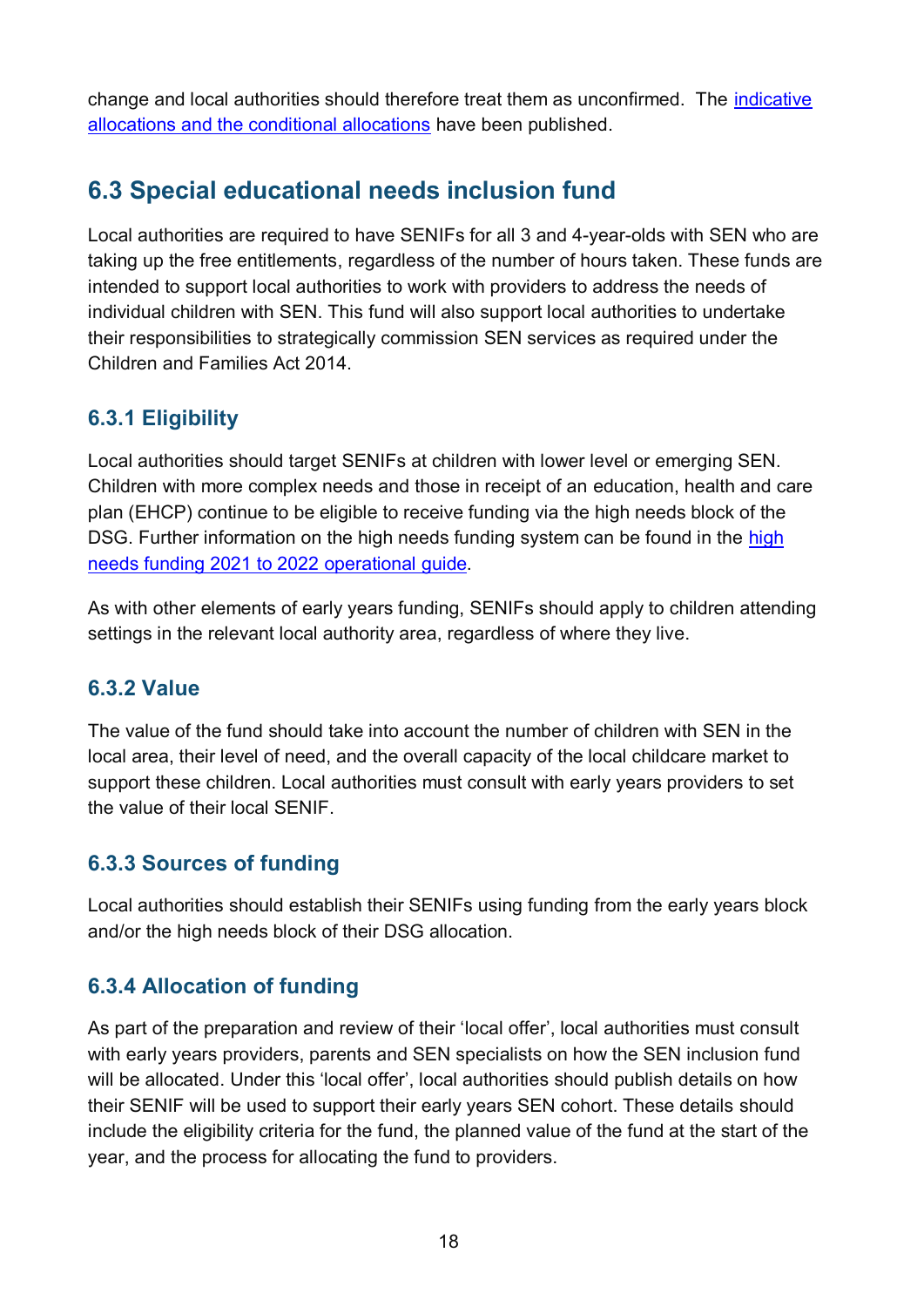Local authorities should pass the majority of their SENIF to providers in the form of top up grants on a case-by-case basis. Local authorities can also use part of their SENIFs to support specialist SEN services in their local area. However, any funding used for these local authority-wide support services will not count towards the 95% pass-through—they will be counted within the 5% centrally retained funding.

#### <span id="page-18-0"></span>**6.3.5 Eligible providers**

All early years providers that are eligible to receive funding for the entitlements for 3 and 4-year-olds are also eligible to receive support from the SENIF.

#### <span id="page-18-1"></span>**6.3.6 Compliance**

Local authorities must record the planned value of their SENIFs in their section 251 returns.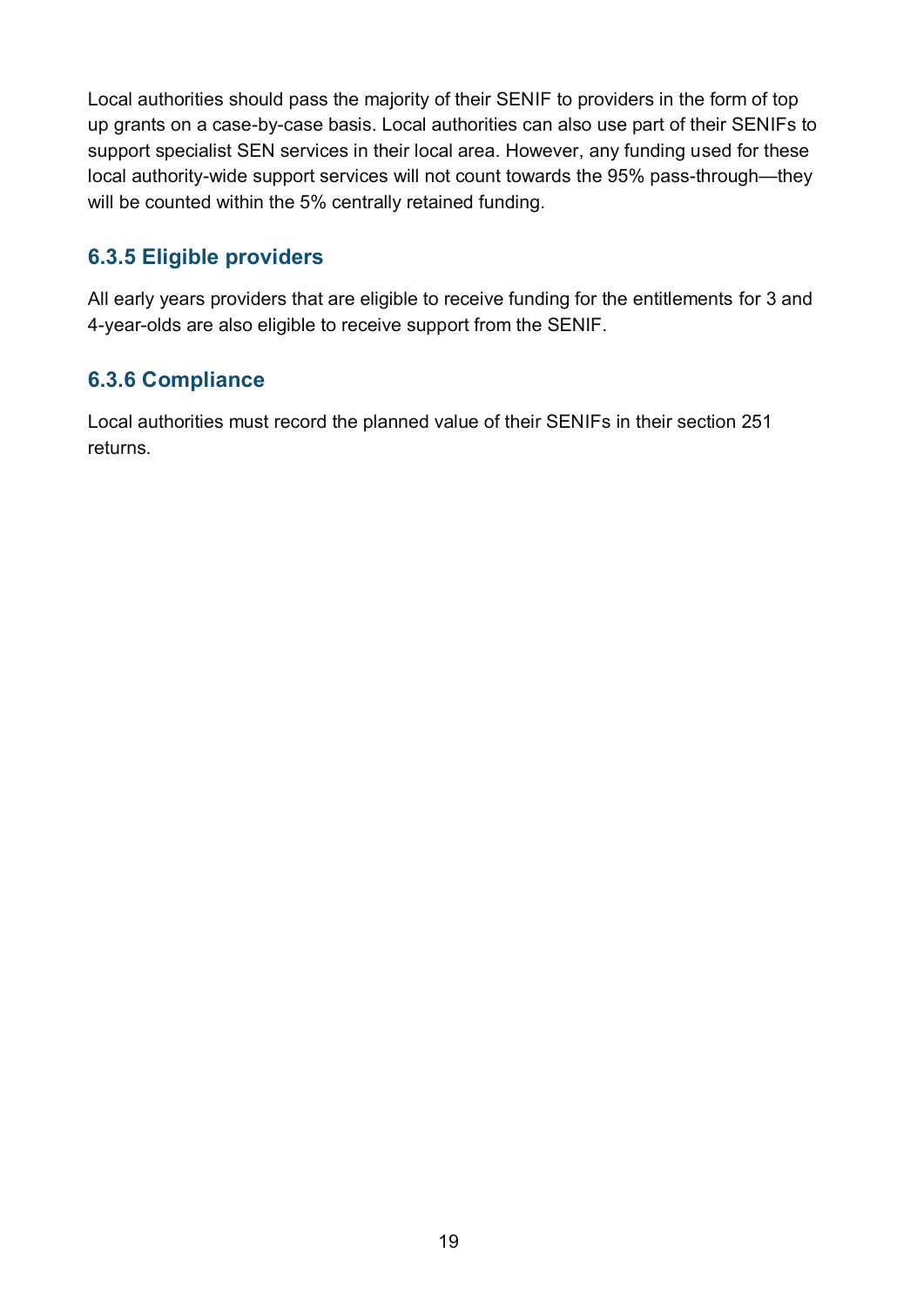# <span id="page-19-0"></span>**7. Disability access fund (DAF)**

The Equality Act 2010 requires local authorities and settings not to discriminate, harass or victimise disabled children, which will include making reasonable adjustments where needed. Local authorities must comply with the provisions of the act in finding suitable provision for eligible disabled children.

The DAF was introduced to support disabled children's access to the entitlements for 3 and 4-year-olds. Providers receive at least £615 per eligible child per year. The funds could be used, for example, to support providers in making reasonable adjustments to their settings and/or helping with building capacity, be that for the child in question or for the benefit of children attending the setting as a whole.

## <span id="page-19-1"></span>**7.1 Eligibility**

Three and 4-year-olds will be eligible for the DAF if:

- the child is in receipt of [Disability Living Allowance](https://www.gov.uk/disability-living-allowance-children) (DLA)
- the child receives the universal 15 hours entitlement

Please note that children do not have to take up the full 570 hours of early education that they are entitled to in order to receive the DAF. Children will be eligible where they take up any period of free entitlement and receive DLA.

Four-year-olds in primary school reception classes are not eligible for DAF funding.

### <span id="page-19-2"></span>**7.2 Identifying eligible children**

Early years providers are responsible for identifying eligible children and are encouraged to use the DfE's parent declaration template, which is included in the [model agreement.](https://www.gov.uk/government/publications/free-early-years-provision-and-childcare-model-agreement)

## <span id="page-19-3"></span>**7.3 Eligibility checking**

Local authorities are responsible for checking that the DAF eligibility criteria are met. They should be satisfied that the child in question is receiving DLA and may wish to see evidence of the child's DLA award letter. Local authorities should keep a copy of this evidence on file.

### <span id="page-19-4"></span>**7.4 Distributing DAF to early years providers**

All early years providers who are eligible to receive funding for the entitlement for 3 and 4-year-olds are also eligible to receive DAF payments.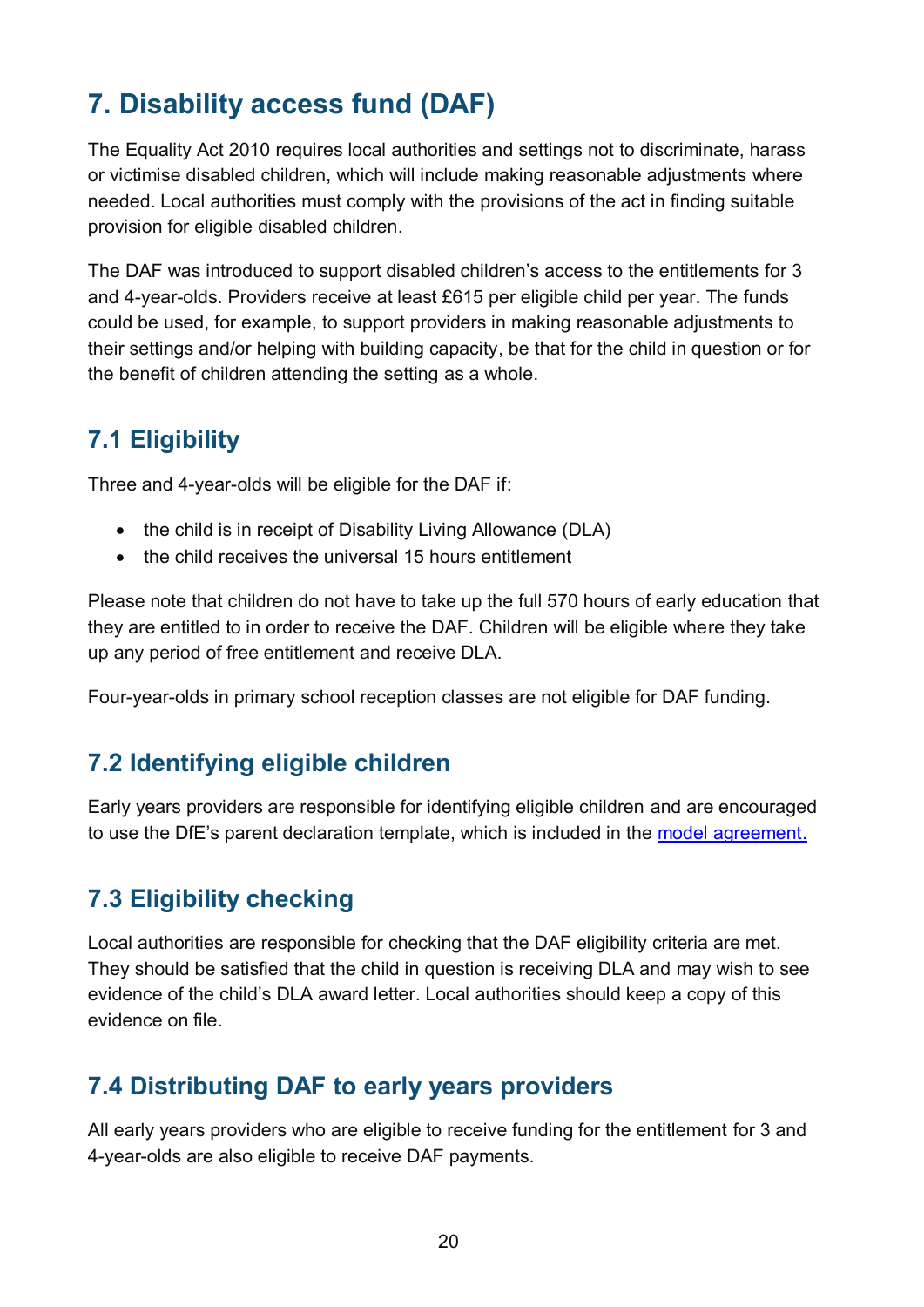Local authorities must fund all settings providing a place for DAF-eligible children at the annual rate of at least £615 per eligible child. Funding allocations for DAF are now based on DLA receipt data. It may be the case that authorities receive more DAF funding from government than they distributed. In such circumstances, authorities are expected to spend any additional funding in line with the principles and aims of the fund. The DAF is payable as a lump sum and should not be pro-rated according to hours taken up.

Local authorities should distribute DAF funding in its entirety to providers, and it should not be offset against any other funding which the local authority may ordinarily be providing for children eligible for the DAF.

If a child eligible for the DAF is splitting their free entitlement across 2 or more providers, local authorities should ask parents to nominate the main setting. Local authorities should pay the DAF for the child to that nominated main setting.

If a child receiving DAF moves from one setting to another, the new setting is not eligible to receive DAF funding for this child until the anniversary of the first payment has passed. DAF funding received by the original setting will not be recouped.

In cases where a child who lives in one local authority attends a setting in another local authority, eligibility checking and funding the DAF for the child is the responsibility of the local authority in which the setting is based.

## <span id="page-20-0"></span>**7.5 Timing of payments**

The DAF is intended to aid access to the free entitlements for disabled children. Therefore, when the child takes up the universal 15 hours entitlement for 3 and 4-yearolds, local authorities must issue DAF payments to providers as soon as possible. So, for example, if a child turns 3 in the summer term, they will be able to take up their entitlement in the autumn term and local authorities should issue the first DAF payment as quickly as possible in that term. Where children are still eligible for the DAF, providers should receive a second payment one year later; that is, one year after they first received the DAF.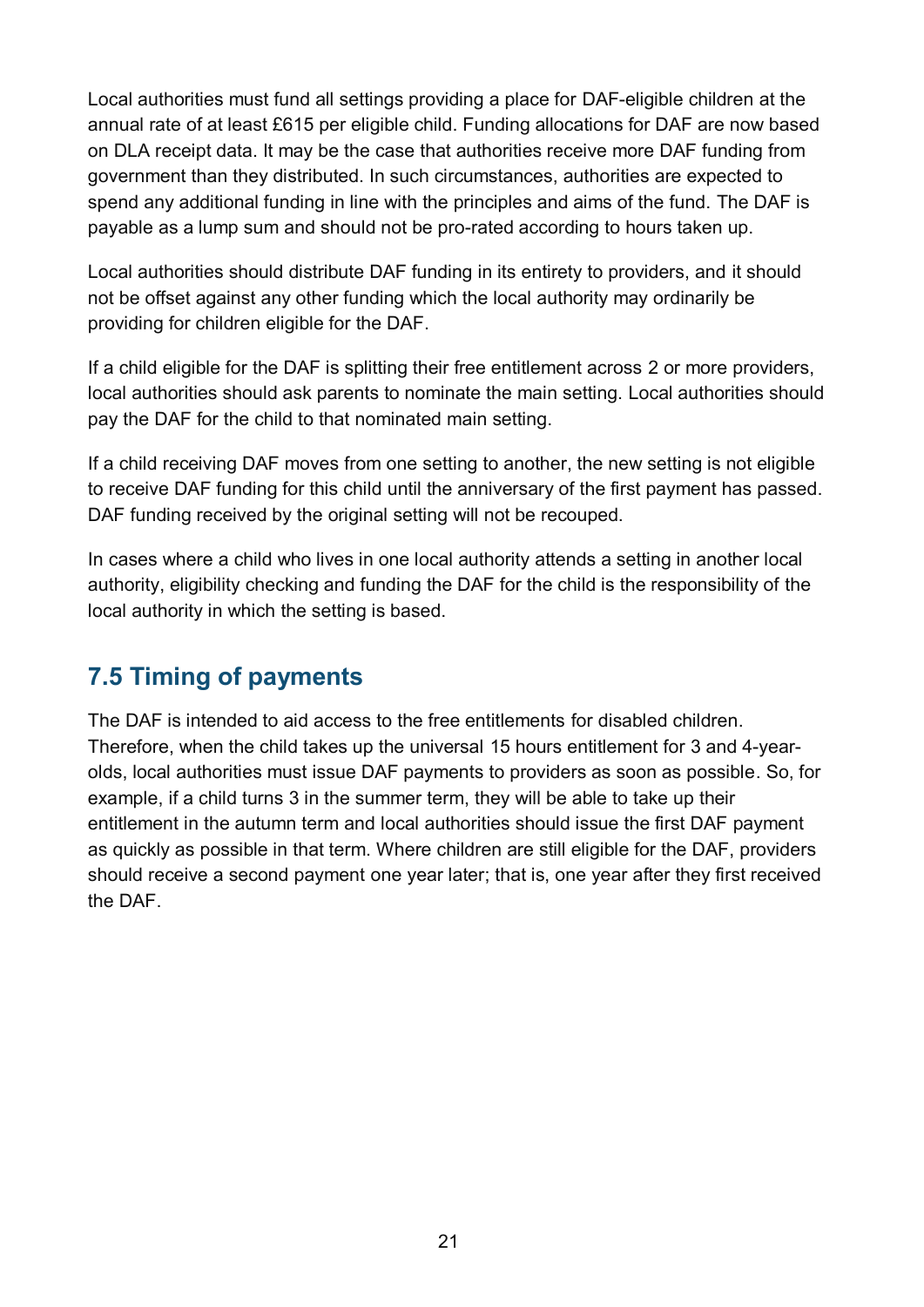# <span id="page-21-0"></span>**8. Early years pupil premium (EYPP)**

The EYPP gives providers additional funding to support disadvantaged 3 and 4-year-old pupils.

## <span id="page-21-1"></span>**8.1 Eligibility**

Three and 4-year-olds will be eligible for EYPP if the child receives the universal 15 hours entitlement and they meet any of the following criteria:

- their family gets one of the following:
	- [Income Support](https://www.gov.uk/income-support)
	- income-based [Jobseeker's Allowance](https://www.gov.uk/jobseekers-allowance)
	- income-related [Employment and Support Allowance](https://www.gov.uk/employment-support-allowance)
	- support under [part VI of the Immigration and Asylum Act 1999](http://www.legislation.gov.uk/ukpga/1999/33/part/VI)
	- the guaranteed element of [State Pension Credit](https://www.gov.uk/pension-credit/overview)
	- [Child Tax Credit](https://www.gov.uk/child-tax-credit/overview) (provided they are not also entitled to [Working Tax Credit](https://www.gov.uk/working-tax-credit) and have an annual gross income of no more than £16,190)
	- [Working Tax Credit](https://www.gov.uk/working-tax-credit) run-on, which is paid for 4 weeks after they stop qualifying for Working Tax Credit
	- [Universal Credit](https://www.gov.uk/universal-credit) (household income must be less than £7,400 a year after tax, not including any benefits—this is assessed on up to 3 of the parent's most recent Universal Credit assessment periods)—further guidance on checking eligibility is set out below
- they are currently being looked after by a local authority in England or Wales
- they have left care in England or Wales through:
	- an adoption order
	- a special guardianship order
	- a child arrangements order

If a child qualifies for EYPP under more than one set of criteria they will only attract the funding once.

EYPP is payable ONLY on the universal 15 hours entitlement and not on the additional 15 hours entitlement for working parents.

## <span id="page-21-2"></span>**8.2 Identifying eligible children**

Early years providers are ultimately responsible for identifying eligible children, so that local authorities can provide the appropriate funding. Providers should be encouraged to speak to parents to find out who is eligible for EYPP funding, especially to the parents of children who took up the [early education entitlement for 2-year-olds](https://www.gov.uk/free-early-education) as many of these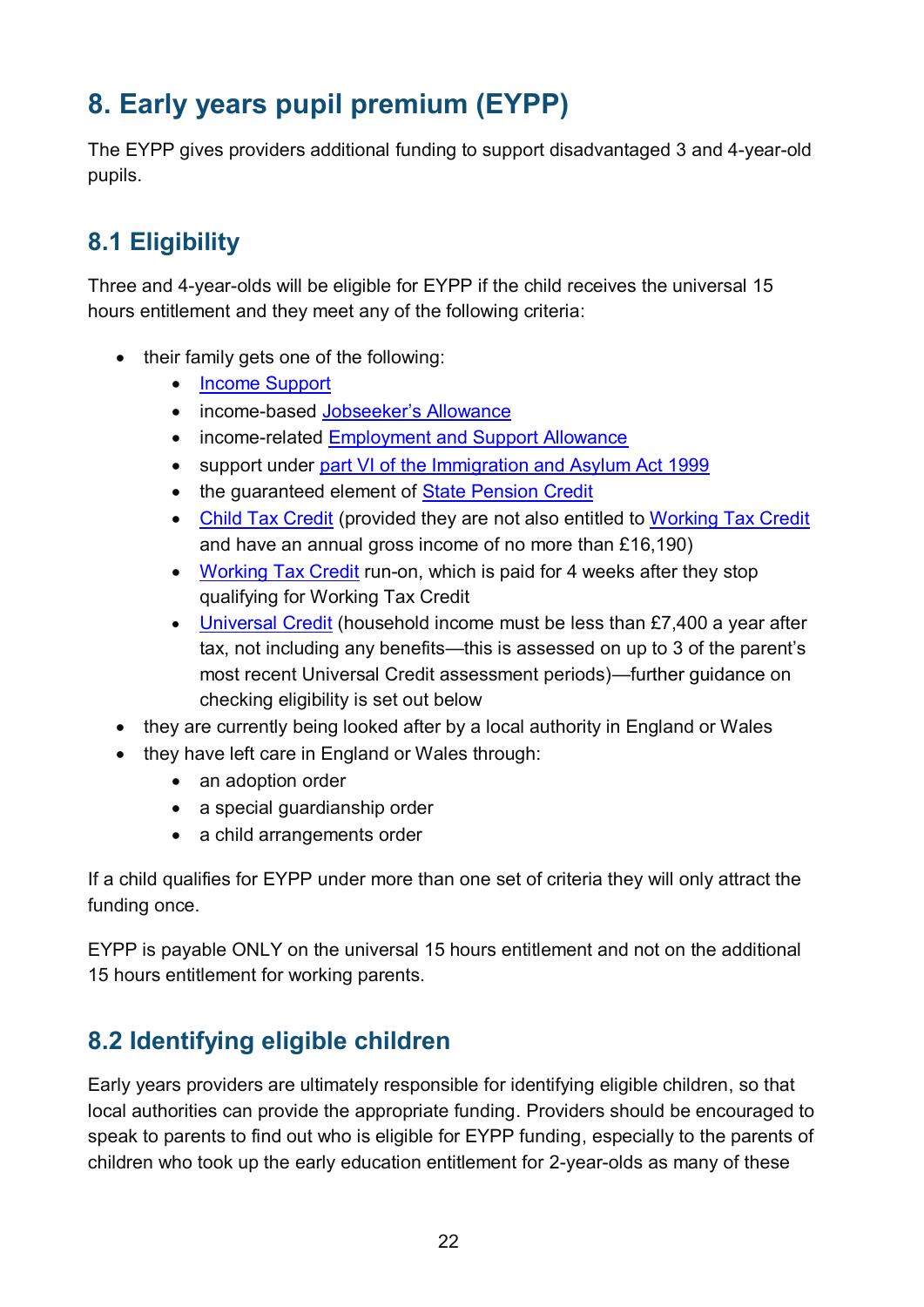children will attract EYPP when they turn 3. Providers are encouraged to use the DfE's parent declaration template, which is included in the [model agreement.](https://www.gov.uk/government/publications/free-early-years-provision-and-childcare-model-agreement)

It is the responsibility of the local authority's [virtual school head to identify the children](https://www.gov.uk/guidance/early-years-pupil-premium-guide-for-local-authorities#EYPP-looked-after-children)  [who are currently in local authority](https://www.gov.uk/guidance/early-years-pupil-premium-guide-for-local-authorities#EYPP-looked-after-children) care.

## <span id="page-22-0"></span>**8.3 Eligibility checking**

Local authorities must check EYPP eligibility when a parent or provider tells them the child may be eligible. An EYPP eligibility check should not be made more than a term in advance of the child taking up their free entitlement, in case the family's circumstances change. Once a provider starts receiving EYPP funding in respect of a particular child, they will not lose it while the child is taking up the early years free entitlement.

Local authorities can only share the outcome of eligibility checks with:

- $\bullet$  the child's parent(s) or legal carer(s), and
- the provider, or providers, of the child's early vears education

Once the child enters reception, they will no longer be eligible for the EYPP, but may become eligible for the [pupil premium.](https://www.gov.uk/guidance/pupil-premium-information-for-schools-and-alternative-provision-settings) Eligibility for EYPP does not lead automatically to eligibility for pupil premium when the child starts school.

Local authorities should follow a different process for checking the eligibility of children who:

- have been adopted from local authority care
- have left care through a special guardianship order
- have left care through a child arrangements order

Local authorities cannot check such eligibility through the DfE's eligibility checking system. Instead, the parents, adoptive parents or guardians of these children should show authorities evidence of the court order that proves that the child was in local authority care in either England or Wales.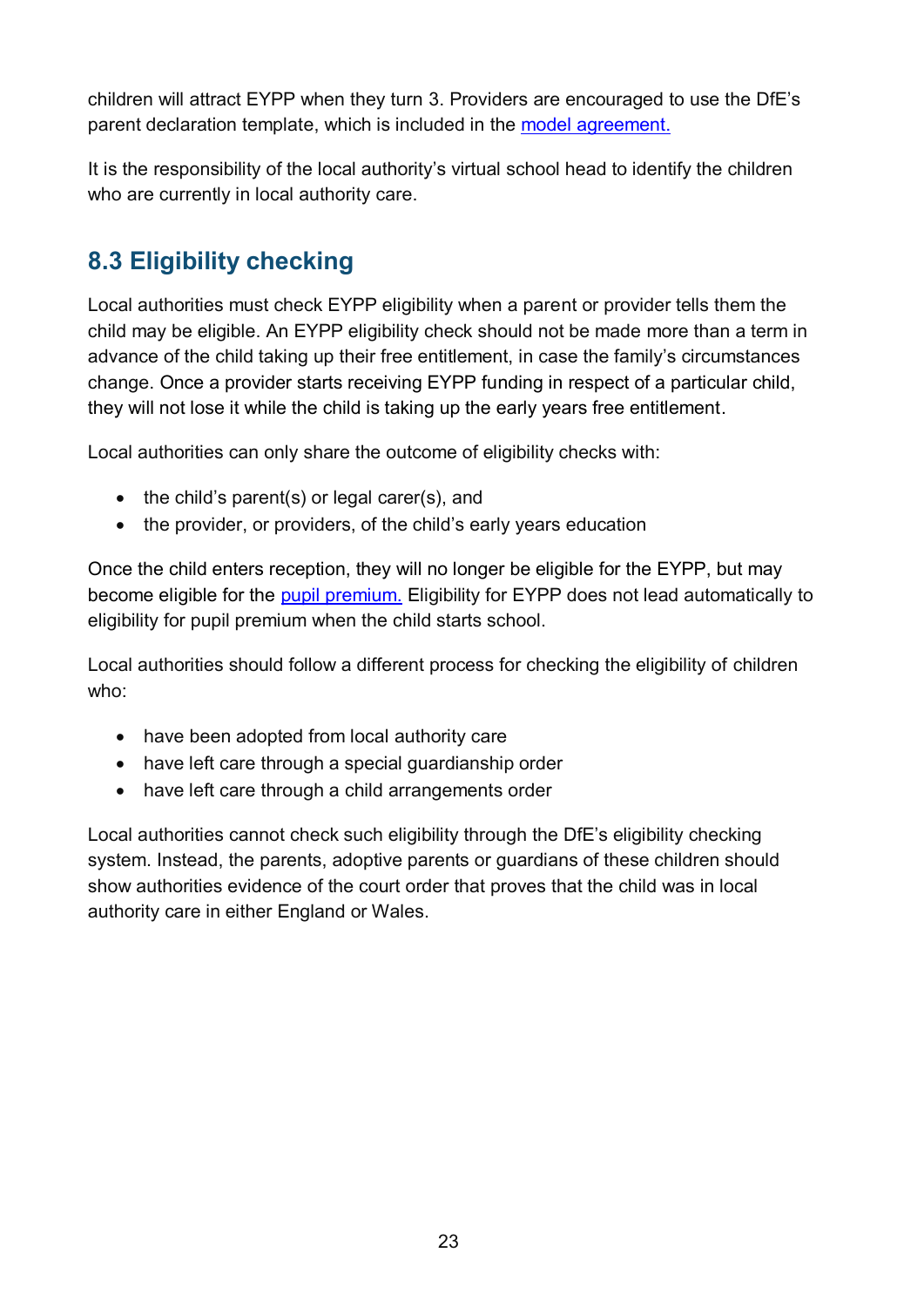## <span id="page-23-0"></span>**8.4 Assessing eligibility for parents in receipt of Universal Credit**

A parent who is entitled to Universal Credit and has a child born on or after 1 January 2015, will be subject to an earned income threshold<sup>1</sup>. Parents of children born before 1 January 2015 who are entitled to Universal Credit are not subject to the income threshold. Therefore, the child's date of birth must be taken into account when assessing eligibility.

For children born on or after 1 January 2015, eligibility must be checked through an assessment of the parent's net earned income across up to 3 of the Universal Credit assessment periods immediately preceding the date of the request for the EYPP. Checking earnings over up to 3 Universal Credit assessment periods will take into account families with fluctuating earnings.

The date of request is the date which the parent submits their information (name, national insurance number, date of birth) and gives permission for their eligibility to be checked. The local authority should ensure that the date of request is recorded, and that eligibility is checked as soon as possible after the date of request.

The date of request provides the reference point from which the parent's most recent 3 Universal Credit assessment periods must be determined. Therefore, when carrying out a manual check using evidence provided by the parent, the 3 relevant Universal Credit assessment periods would be the 3 complete assessment periods which immediately preceded the date of request.

The DfE's eligibility [checking system](https://fsm.education.gov.uk/fsm.laportal/) provides a mechanism for local authorities to verify whether children meet the eligibility criteria under Universal Credit above. Eligibility is assessed as follows:

- If the parent's net earned income in their first assessment period (period 1) does not exceed threshold 1, £616.67<sup>2</sup> the child is eligible.
- If the parent's net earned income exceeds threshold 1, then the sum of the parent's net earned income in the assessment period immediately preceding period 1 (period 2) and period 1 is compared to threshold 2 (£1,233.34). If that total net earned income does not exceed threshold 2, the child is eligible.
- If the parent's net earned income exceeds threshold 2, then the sum of parent's net earned income in the assessment period immediately preceding period 2

-

<sup>&</sup>lt;sup>1</sup> The Free School Lunches and Milk, and School and Early Years Finance (Amendments Relating to [Universal Credit\) \(England\) Regulations 2018](http://www.legislation.gov.uk/uksi/2018/148/contents/made)

<sup>&</sup>lt;sup>2</sup> The Free School Lunches and Milk, and School and Early Years Finance (Amendments Relating to [Universal Credit\) \(England\) Regulations 2018](http://www.legislation.gov.uk/uksi/2018/148/contents/made)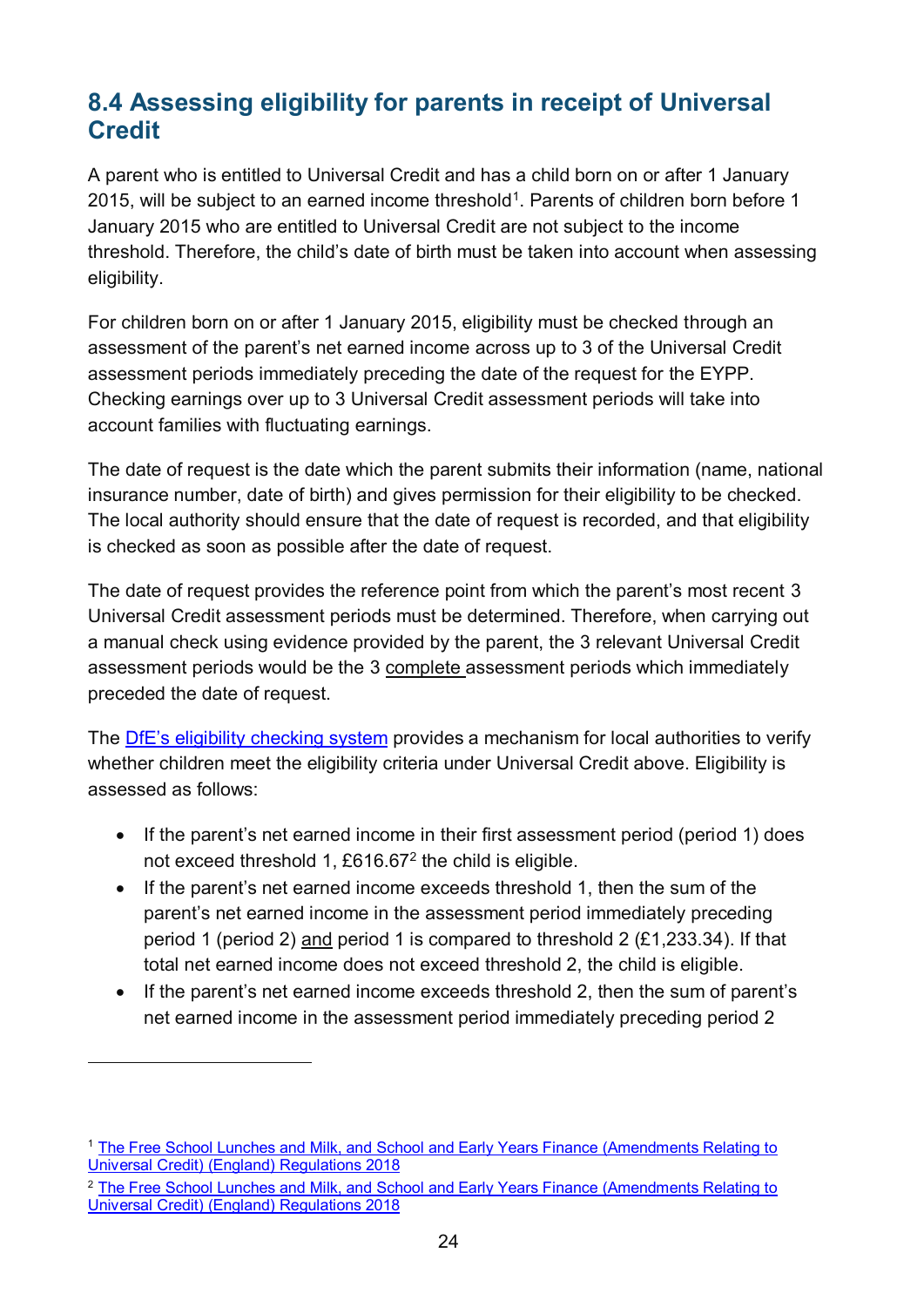(period 3) and period 1 and period 2 is compared to threshold 3  $(E1,850)$ . If that total net earned income does not exceed threshold 3, the child is eligible.

Note that:

- Period 2 or 3 cannot be assessed on their own independently of period 1. Likewise, period 3 cannot be assessed with period 1 unless period is 2 is included.
- Where the parent has completed less than 3 assessment periods, the steps above will apply up to, but not including, the step when there is no complete assessment period preceding period 1 or 2.

This process is summarised in Figure 1.

For the purposes of checking eligibility, net earned income is defined in the same way as 'earned income' in the [Universal Credit 2013 \(SI 2013/376\)](http://www.legislation.gov.uk/uksi/2013/376/regulation/52) regulations in accordance with section 43(3) of the Welfare Reform Act 2012.

This includes earnings from:

- contracted employment
- trades
- professions
- vocations
- elective offices
- any other paid work
- deductions for income tax
- national insurance

The way in which income is assessed jointly for couples also mirrors that in Universal Credit. This ensures that when checking eligibility for the 2-year-old entitlement earnings are treated in the same way as calculations for 'take home pay' under Universal Credit.

Local authorities should use the [DfE's eligibility checking system](https://fsm.education.gov.uk/fsm.laportal/) to verify whether children meet the eligibility criteria under Universal Credit above.

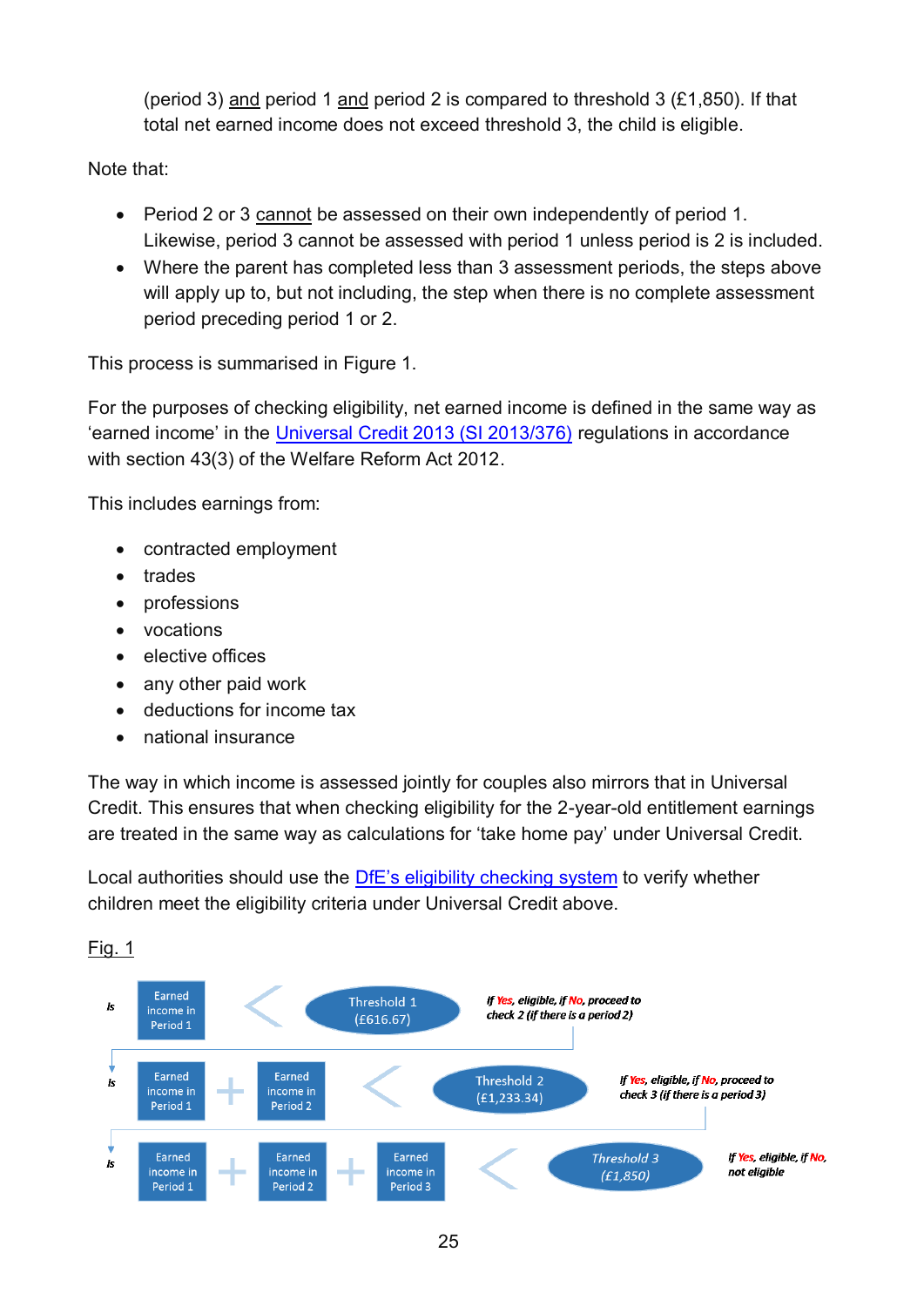## <span id="page-25-0"></span>**8.5 Paying EYPP to early years providers**

All early years providers who are eligible to receive funding for the 3 and 4-year-old early education entitlement are eligible to receive the EYPP. For childminders who are registered with a childminder agency, local authorities should pay the EYPP to the agency, who should pass it on to the childminder.

Local authorities must fund all eligible early years providers in their area at the national rate of 53 pence per hour per eligible pupil up to a maximum of 570 hours (£302.10 per year). Where a child is also eligible for the additional 15 hours entitlement for working parents, EYPP is paid on the universal 15 hours only, up to a total of 570 hours in the year.

As with the 3 and 4-year-old entitlement, EYPP becomes payable from the beginning of the term following an eligible child's 3rd birthday.<sup>3</sup>

In cases where a child who lives in one local authority attends a setting in another local authority, funding the EYPP for the child is the responsibility of the local authority in which the setting is based.

-

<sup>&</sup>lt;sup>3</sup> Entitlement eligibility dates can be found in para A1.7 of the **Early education and childcare: statutory** [guidance](https://www.gov.uk/government/publications/early-education-and-childcare--2)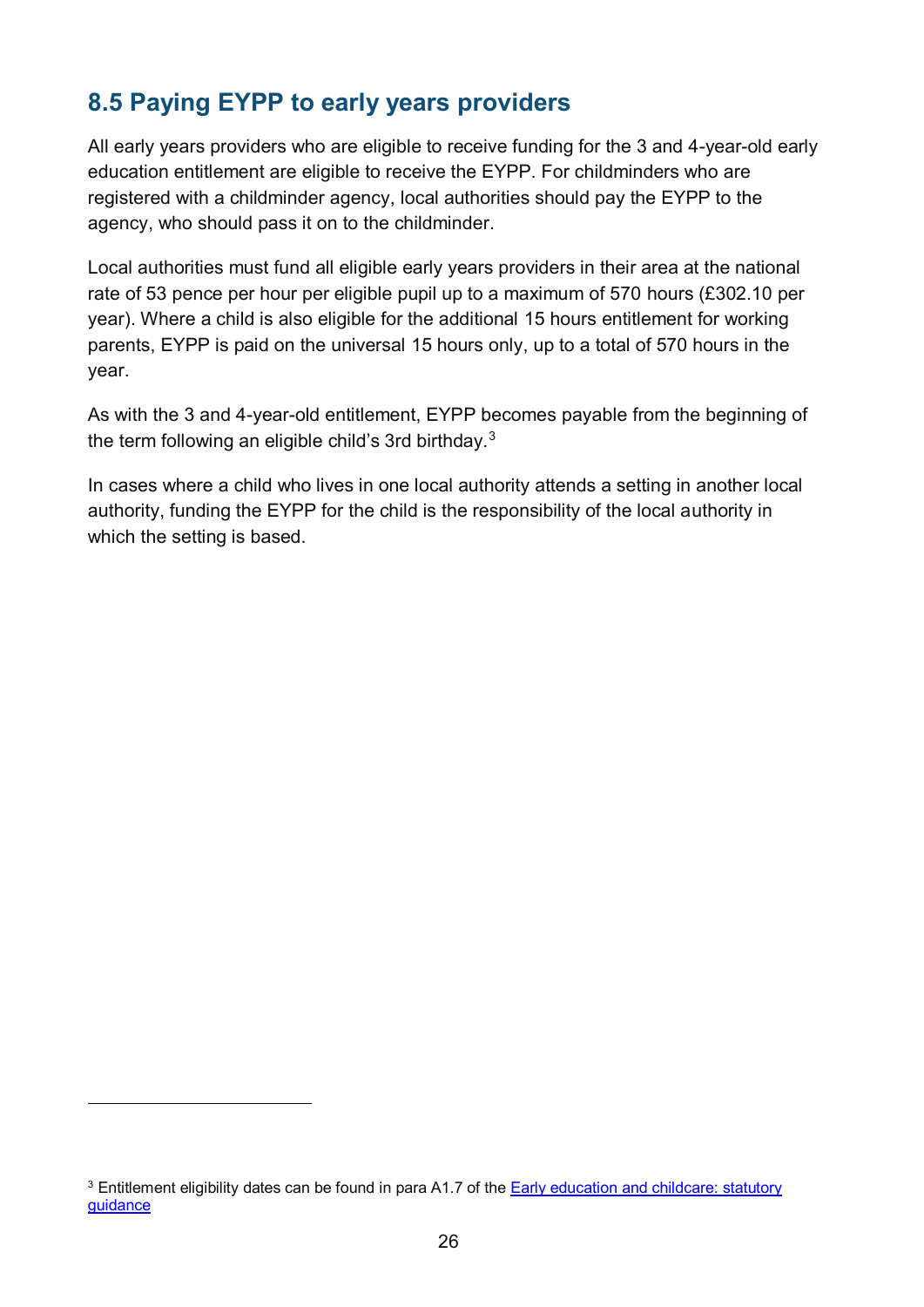# <span id="page-26-0"></span>**9. Further information**

For any questions relating to this guide, please contact the Education and Skills Funding [Agency](https://form.education.gov.uk/en/AchieveForms/?form_uri=sandbox-publish://AF-Process-f9f4f5a1-936f-448b-bbeb-9dcdd595f468/AF-Stage-8aa41278-3cdd-45a3-ad87-80cbffb8b992/definition.json&redirectlink=%2Fen&cancelRedirectLink=%2Fen&consentMessage=yes) (ESFA).